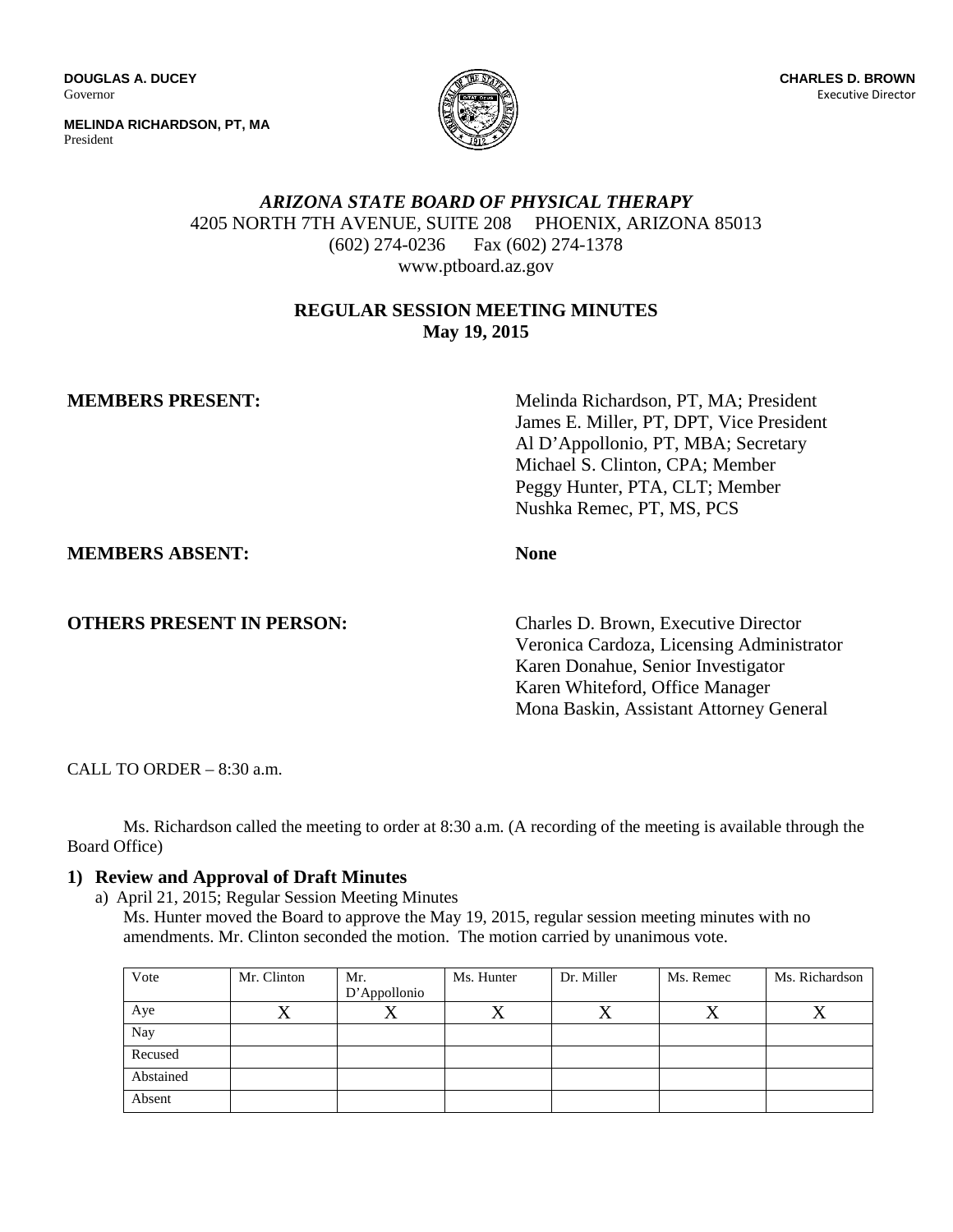### **2) CONSENT AGENDA: REVIEW, CONSIDERATION and ACTION**

a) Applications for Licensure and Certification

Mr. Brown explained the scenarios in which Program Director letters were received prior to transcripts and how those scenarios affect the approval of applications. Mr. Brown presented options to the Board for approval of these applications.

i) Review, Consideration and Approval of Applications of Physical Therapist Licensure upon Receipt of Passing Scores on the NPTE/AZLAW and Final Transcript

| Ali Asadi          | Mark Beaty         | Andrea Bernier          |
|--------------------|--------------------|-------------------------|
| Kasey Boyd         | Cassady Busellato  | <b>Matthew Dawson</b>   |
| <b>Bradley Day</b> | Michele Glowacki   | Katlyn Hannan           |
| Rhonda Heckathorn  | Karen Howell       | Ashley Ingram           |
| Monique Johnson    | Deborah Kowatch    | David Kreus             |
| Jennifer Lis       | Kimberly Lutterloh | <b>Michael Millanes</b> |
| Jaree Price        | Lauren Primerano   | Melissa Schussman       |
| Evan Short         | <b>Brian Smith</b> | Adam Squire             |
| Jason St. Pierre   | Joseph Thompson    | <b>Dustin Titcomb</b>   |
| Melanie Vermeulen  |                    |                         |

iii) Review, Consideration and Approval of Applications for Physical Therapist Assistant Certification upon Receipt of Passing Scores on the NPTE/AZLAW and Final Transcript.

| Kelly Amaturo              | Tina Bellgarde        | <b>Jason Cummings</b>  |
|----------------------------|-----------------------|------------------------|
| Elaina Freij               | Jeffrey Gorman        | Courtney Grimm         |
| Bryan Kass                 | <b>Ashley Knerr</b>   | Shellby Kuhar          |
| <b>Christopher Lindsey</b> | Philip Lloyd          | Robin Longacre         |
| Petko Petrov               | Patricia Racina       | Eric Renshaw           |
| Nigel Reyes                | <b>Cheryl Rogers</b>  | Deana Rosales          |
| Lisa Shelly                | <b>Victor Salinas</b> | Joseph Stanislawski    |
| <b>Matthew Swift</b>       | <b>Megan Thomas</b>   | Rebecca Tolomei        |
| Catherine Topp             | Melissa West          | <b>Stacy Widstrand</b> |
| Cortney Whyte              | Hannah Zargar         |                        |

Board members requested the removal of Deborah Kowatch from the consent agenda. Ms. Hunter moved the Board approve the remaining applications upon receipt of passing scores and final transcripts. Dr. Miller seconded the motion. Following review and discussion the motion carried by unanimous vote.

| Vote      | Mr. Clinton | Mr.          | Ms. Hunter | Dr. Miller | Ms. Remec | Ms. Richardson |
|-----------|-------------|--------------|------------|------------|-----------|----------------|
|           |             | D'Appollonio |            |            |           |                |
| Aye       | ↗           |              |            | $\Lambda$  | △         |                |
| Nay       |             |              |            |            |           |                |
| Recused   |             |              |            |            |           |                |
| Abstained |             |              |            |            |           |                |
| Absent    |             |              |            |            |           |                |

Board staff was directed to validate through their processes that transcripts are received before applicants sit for the exam. Early testers will continue to go through the normal process.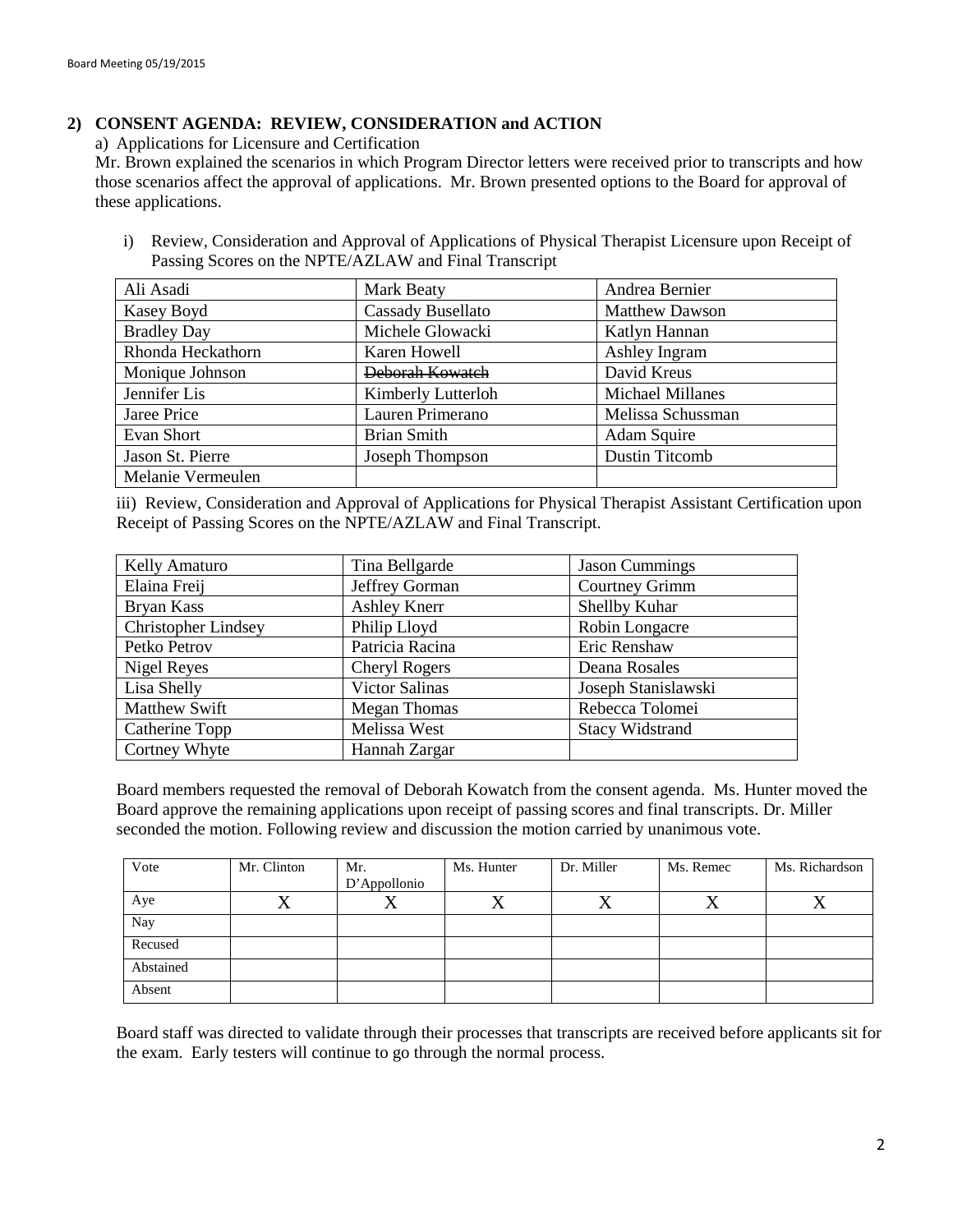Deborah Kowatch

Ms. Richardson stated that Ms. Kowatch previously held a Physical Therapist license in Arizona in 2010 and that CEUs for two renewal periods would be required in order to grant a license. Mr. Brown stated the Board's options for requirements. Ms. Richardson moved the Board require 40 hours of CEUs. Mr. D'Appollonio seconded the motion. Following review and discussion the motion passed by unanimous vote.

| Vote      | Mr. Clinton | Mr.          | Ms. Hunter | Dr. Miller | Ms. Remec | Ms. Richardson |
|-----------|-------------|--------------|------------|------------|-----------|----------------|
|           |             | D'Appollonio |            |            |           |                |
| Aye       | △           |              |            | △          | ╱┓        |                |
| Nay       |             |              |            |            |           |                |
| Recused   |             |              |            |            |           |                |
| Abstained |             |              |            |            |           |                |
| Absent    |             |              |            |            |           |                |

ii) Review, Consideration and Approval of Applications for Physical Therapist Licensure upon Receipt of Passing Scores on the NPTE/AZLAW and Final Transcript and with documentation Related to Disclosure on "Personal Information" section of the application

| Nicole Christine | <b>Emily DeMeulenaere</b> | <b>Morgan Denny</b> |
|------------------|---------------------------|---------------------|
| Allison Kelly    | Ryan Wallace              | Samantha Swartz     |

Ms. Hunter moved the Board approve all applications upon receipt of passing scores and final transcripts. Mr. D'Appollonio seconded the motion. Following review and discussion the motion carried by unanimous vote.

| Vote      | Mr. Clinton | Mr.          | Ms. Hunter | Dr. Miller | Ms. Remec | Ms. Richardson |
|-----------|-------------|--------------|------------|------------|-----------|----------------|
|           |             | D'Appollonio |            |            |           |                |
| Aye       | △           | $\Lambda$    |            | △          | △         |                |
| Nay       |             |              |            |            |           |                |
| Recused   |             |              |            |            |           |                |
| Abstained |             |              |            |            |           |                |
| Absent    |             |              |            |            |           |                |

iv)Review, Consideration and Approval of Applications for Physical Therapist Assistant Certification upon Receipt of Passing Scores on the NPTE/AZLAW and Final Transcript and with documentation Related to Disclosure on "Personal Information" section of the application

|  | fraves<br>D <sub>av1</sub> c<br>. | 0.3340<br>Nicolai<br>.at | Sobol<br>nel<br><br>, |
|--|-----------------------------------|--------------------------|-----------------------|
|--|-----------------------------------|--------------------------|-----------------------|

Ms. Richardson moved the Board approve all applications upon receipt of passing scores and final transcripts. Ms. Hunter seconded the motion. Following review and discussion the motion carried by unanimous vote.

| Vote      | Mr. Clinton | Mr.          | Ms. Hunter | Dr. Miller | Ms. Remec | Ms. Richardson |
|-----------|-------------|--------------|------------|------------|-----------|----------------|
|           |             | D'Appollonio |            |            |           |                |
| Aye       | $\Lambda$   |              |            | $\Lambda$  | $\lambda$ |                |
| Nay       |             |              |            |            |           |                |
| Recused   |             |              |            |            |           |                |
| Abstained |             |              |            |            |           |                |
| Absent    |             |              |            |            |           |                |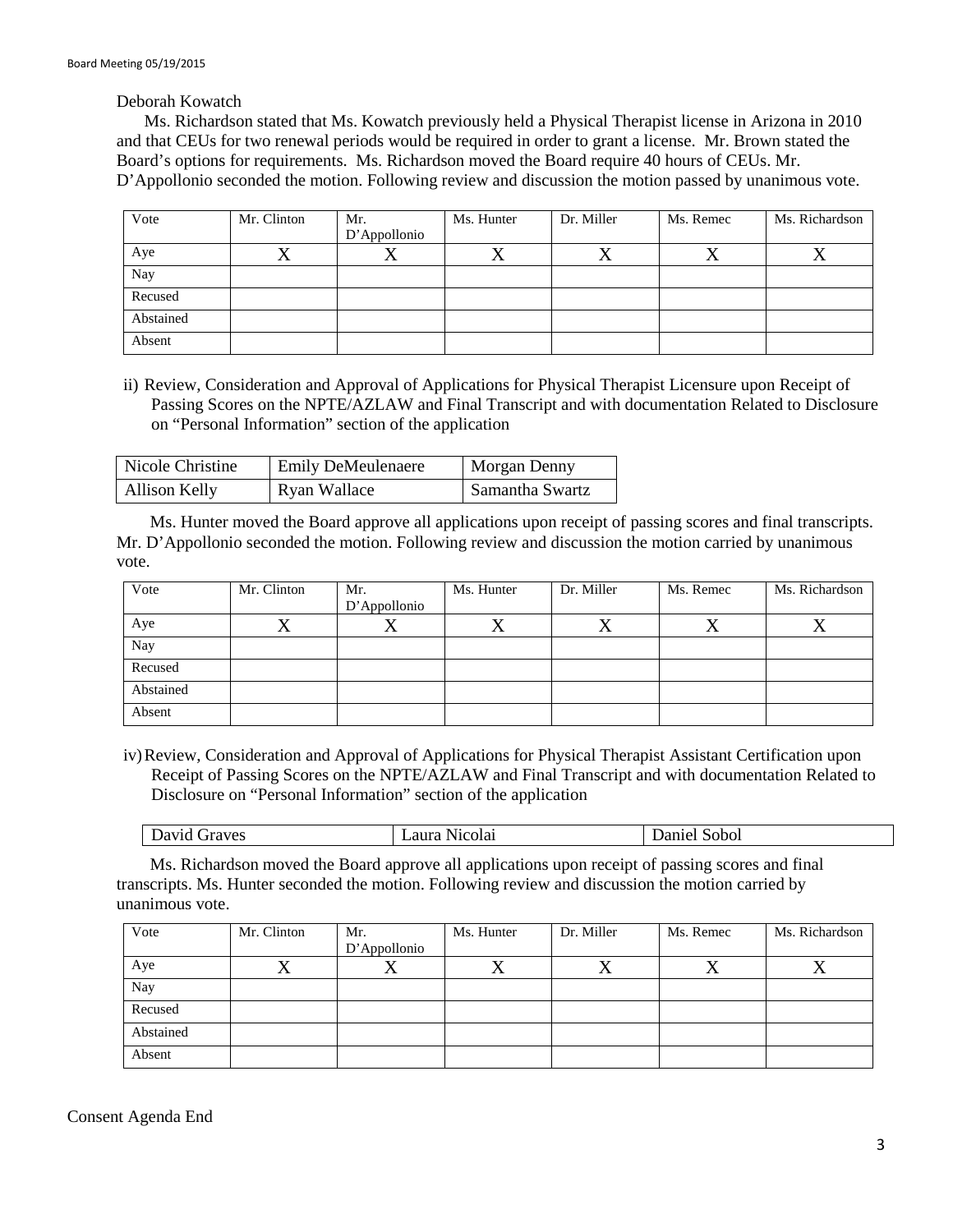### **4) Review, Consideration and Action on Applications for Licensure and Certification**

- a) Substantive Review of Documentation Related to Disclosure on "Personal Information" Section of Application
	- (1) Physical Therapist Applications and Approval to take the NPTE and the AZLAW (Jurisprudence) Exam and Possible Certification.
		- (a) Ann Hogan Patriquin

Mr. Brown provided a summary of documents received in regard to Ms. Patriquin's application. Ms. Richardson moved the Board grant licensure with the stipulation that Ms. Patriquin enter into a consent agreement that would require a clinical diagnostic evaluation within three months by a Board approved substance abuse evaluator who is licensed in the state of Arizona that has a minimum of three years of experience. If Ms. Patriquin does not agree to the consent agreement, her application will be denied and she will have the right to request a hearing. She must comply with the recommendations of the evaluator, including but not limited to drug screening, counseling, and any other types of provisions. The Board may restrict practice settings based on the evaluation. Dr. Miller seconded the motion. Following review and discussion the motion carried.

| Vote      | Mr. Clinton | Mr.<br>D'Appollonio | Ms. Hunter | Dr. Miller | Ms. Remec | Ms. Richardson |
|-----------|-------------|---------------------|------------|------------|-----------|----------------|
| Aye       |             | ↗                   |            | $\Lambda$  | $\Lambda$ |                |
| Nay       |             |                     |            |            |           |                |
| Recused   |             |                     |            |            |           |                |
| Abstained |             |                     |            |            |           |                |
| Absent    |             |                     |            |            |           |                |

### **5) COMPLAINTS, HEARINGS, INVESTIGATIONS and COMPLIANCE**

### a) Formal Hearing

i) Case No. 12-65; Timothy Whalen, PT

At 9:07 a.m., Ms. Richardson noted that the formal hearing for case 12-65 (Timothy Whalen) was scheduled for 9:00. Mr. Whalen was not yet in attendance so the Board decided to continue the meeting to give Mr. Whalen at least an additional 15 minutes to arrive.

### **4) Review, Consideration and Action on Applications for Licensure and Certification**

- (2) Review of and possible action on approval of Final SCPP and possible licensure upon receiving passing scores.
	- (a) Shipra Sethi

 Ms. Hunter moved the Board approve Ms. Sethi's application. Mr. D'Appollonio seconded the motion. Following review and discussion the motion carried by unanimous vote.

| Vote      | Mr. Clinton | Mr.          | Ms. Hunter | Dr. Miller | Ms. Remec | Ms. Richardson |
|-----------|-------------|--------------|------------|------------|-----------|----------------|
|           |             | D'Appollonio |            |            |           |                |
| Aye       |             | ∡            |            |            |           |                |
| Nay       |             |              |            |            |           |                |
| Recused   |             |              |            |            |           |                |
| Abstained |             |              |            |            |           |                |
| Absent    |             |              |            |            |           |                |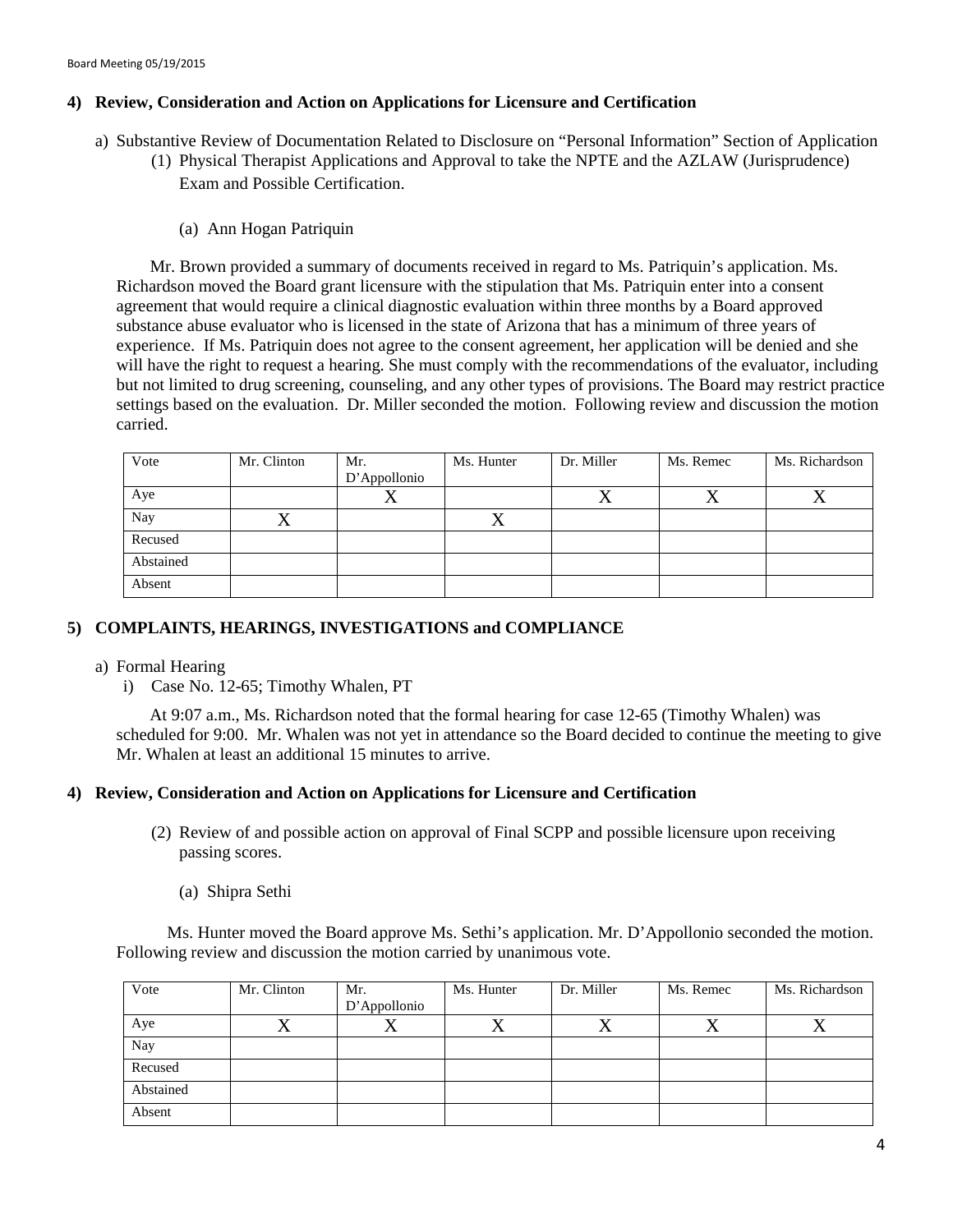The Board recessed for a break at 9:08 a.m. The Board returned from break at 9:15 a.m.

### **5) COMPLAINTS, HEARINGS, INVESTIGATIONS and COMPLIANCE**

#### b) Initial Review, Discussion and Action on Complaint

i) Complaint #14-37; Katrina Herron, PT

Ms. Herron was present and not represented by legal counsel. Ms. Donahue provided a summary of the complaint. The Board asked questions of Mr. Herron. Dr. Miller moved the Board move the case to an informal hearing. Ms. Hunter seconded the motion. Following review and discussion the motion passed by unanimous vote.

| Vote      | Mr. Clinton | Mr.<br>D'Appollonio | Ms. Hunter | Dr. Miller | Ms. Remec | Ms. Richardson |
|-----------|-------------|---------------------|------------|------------|-----------|----------------|
| Aye       |             | Δ                   |            |            |           |                |
| Nay       |             |                     |            |            |           |                |
| Recused   |             |                     |            |            |           |                |
| Abstained |             |                     |            |            |           |                |
| Absent    |             |                     |            |            |           |                |

Dr. Miller moved the Board open a complaint against Linda Amado for violating A.R.S. §32-2044(4), A.R.S. §32-2044(17), A.R.S. §32-2044(20), and R4-24-303(G)(1), and R4-24-303(G)(5). Ms. Hunter seconded the motion. Following review and discussion the motion passed by unanimous vote.

| Vote      | Mr. Clinton | Mr.          | Ms. Hunter | Dr. Miller | Ms. Remec | Ms. Richardson |
|-----------|-------------|--------------|------------|------------|-----------|----------------|
|           |             | D'Appollonio |            |            |           |                |
| Aye       |             | ∡            |            | ∡          | △         |                |
| Nay       |             |              |            |            |           |                |
| Recused   |             |              |            |            |           |                |
| Abstained |             |              |            |            |           |                |
| Absent    |             |              |            |            |           |                |

ii) Complaint #14-49; Anthony Granger, PT

Mr. Granger was present and requested the review of the complaint against him be postponed 15 minutes to give his attorney an opportunity to arrive.

iii) Complaint #14-51; Lisa Brady, PT

Ms. Brady was present and was represented by legal counsel Lisa Weinzweig. Ms. Donahue provided a summary of the complaint. Ms. Weinzweig made an opening statement. Ms. Brady made a statement, noting that she had taken a course on documentation in December 2014. The Board asked questions of Ms. Brady. Ms. Richardson moved the Board issue a consent agreement. Ms. Hunter seconded the motion. Following review and discussion Ms. Richardson withdrew her motion and Ms. Hunter withdrew her second.

After further discussion, Dr. Miller moved the Board issue a consent agreement that Ms. Brady will have 21 days to accept or the case will go to an informal hearing. The consent agreement will include probation for six months with eligibility for early termination, six months of monthly monitoring to include the review of a minimum of five charts for six months, which must include daily schedules, evaluations, reevaluations, and discharge summaries. The monitoring must also include the licensee's responsibility for administration,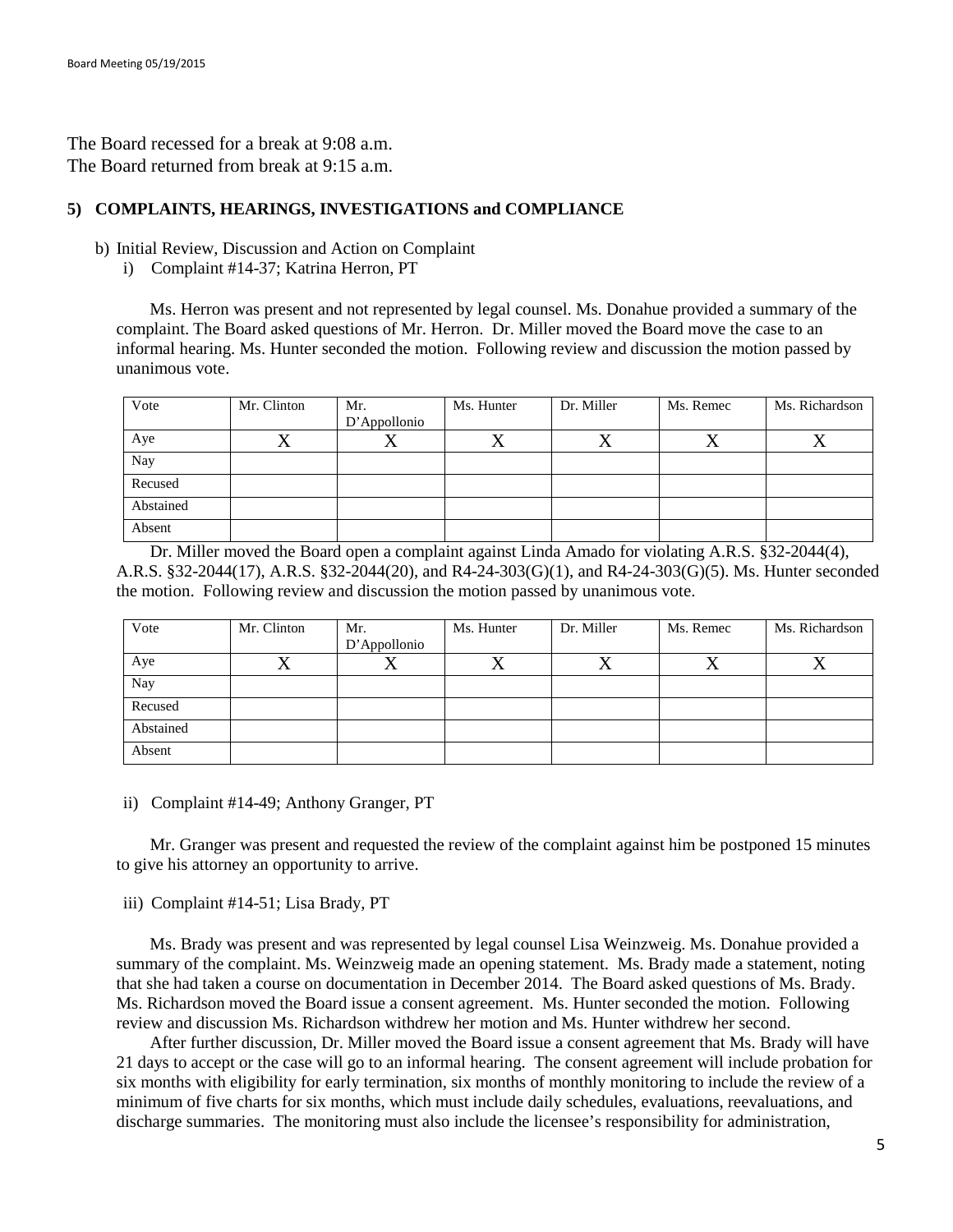supervision, and documentation. Ms. Hunter seconded the motion. Dr. Miller requested a friendly amendment to one year of probation. Ms. Hunter accepted the friendly amendment. Following review and discussion the motion passed.

| Vote      | Mr. Clinton | Mr.          | Ms. Hunter | Dr. Miller | Ms. Remec | Ms. Richardson |
|-----------|-------------|--------------|------------|------------|-----------|----------------|
|           |             | D'Appollonio |            |            |           |                |
| Aye       | △           |              | ↗          | △          |           |                |
| Nay       |             |              |            |            | ∡         |                |
| Recused   |             |              |            |            |           |                |
| Abstained |             |              |            |            |           |                |
| Absent    |             |              |            |            |           |                |

Ms. Richardson moved the Board adopt the following Conclusions of Law:

#### **A.R.S. §32-2044(1) "Violating this chapter, Board rules or a written board order."**

#### **A.R.S. §32-2044(4): "Engaging in the performance of substandard care by a physical therapist due to a deliberate or negligent act or failure to act regardless of whether actual injury to the patient is established."**

1. Ms. Brady documents co-signature for PTA documentation on DOS in which the patient status has changed. Documentation does not indicate that she performs a re-assessment of the patient prior to further delegation of care to assistive personnel.

2. Ms. Brady may not be performing re-assessments or discharges directly with the patient, but may be deriving her information from the PTA documentation in prior visits.

3. Ms. Brady does not assess patient MF after she co-signs documentation that she has fallen out of bed.

4. Ms. Brady does not assess the patient on 7/21/14 after the PTA documents that the patient has had a significant change in status.

5. Ms. Brady delegates care of patients in which she may not have determined the acuity of the patient or reviewed the treatment plan prior to the PTA engaging in treatment.

6. Ms. Brady, as Rehab director, may have enabled the PTA to engage in provision of physical therapy services that exceeded their authority to perform.

7. Ms. Brady may have delegated entire DOS of care to physical therapy aides without determining the acuity of the patient or reviewed the treatment plan prior to the aide engaging in treatment.

8. It may appear that the assistive personnel performed all of the treatment of the reviewed records, with minimal if any communication with the supervising physical therapist.

9. Ms. Brady delegated care of the three patient records reviewed to assistive personnel without adequate POC or direction for treatment. The assistive personnel are dependent on the evaluation goals to determine treatment interventions, even when treatment was not documented as being performed at the initial evaluation.

#### **A.R.S. §32-2044(6):** "**Failing to supervise assistive personnel, physical therapy students or interim permit holders in accordance with this chapter and rules adopted pursuant to this chapter."**

1. Ms. Brady, as Rehab Director, may have delegated treatment of patients in the facility in which she did not know the acuity of the patient on each date of service.

2. Ms. Brady may not have any communication with the assistive personnel in which she delegated care. Ms. Marr reports that she was available if any assistive personnel had any questions.

3. Ms. Brady, as Rehab Director, engaged in enforcement of policies in which the PTA's would document who their supervising physical therapist was based upon who was present in the building.

#### **A.R.S. §32-2044(12) "Failing to adhere to the recognized standards of ethics of the physical therapy profession."**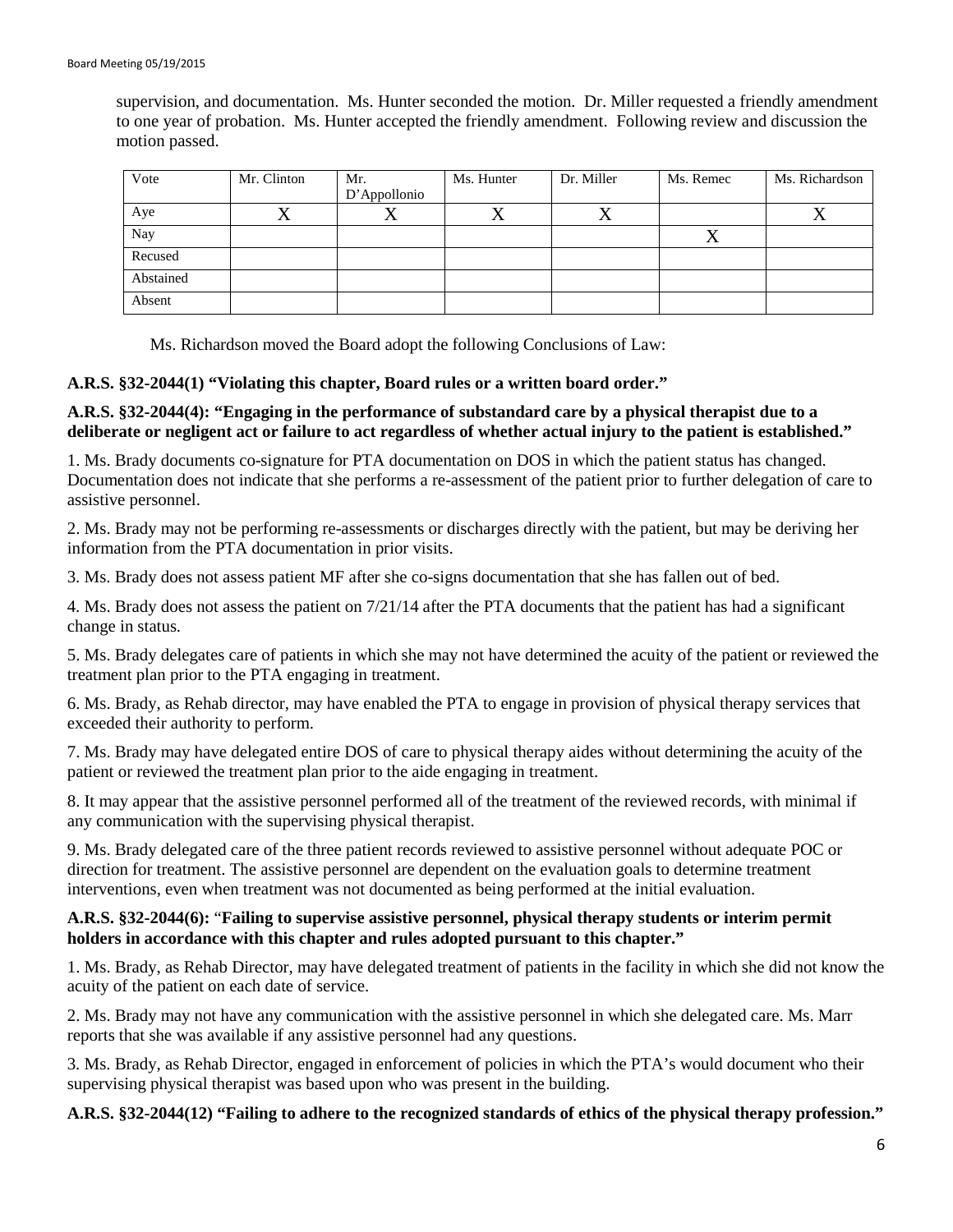1. 2.1(A) " A physical therapist shall place the patient's/client's interest above those of the physical therapist."

2. 4.1(A) "A physical therapist shall make professional judgments that are in the patient's/clients best interests."

3. 4.1(B) "Regardless of the practice setting, a physical therapist has primary responsibility for the physical therapy care of a patient and shall make independent judgments regarding that care consistent with accepted professional standards.

4. 4/1(E) "Upon accepting a patient/client for physical therapy services, a physical therapist shall be responsible for: The examination, evaluation, and diagnosis of that individual; the prognosis and intervention; re-examination and modification of the plan of care; and the maintenance of adequate patient records, including progress reports. A physical therapist shall provide and/or supervise and direct appropriate interventions."

**A.R.S. §32-2044(14):** "Making misleading, deceptive, untrue or fraudulent representations in violation of this chapter or in the practice of the profession."

1. Ms. Brady provided co-signatures and approved billing for DOS, indicting skilled care provided, for patients in which she may not have adequately delegated or supervised the patient's care.

**A.R.S. §32-2044(20):** "Failing to maintain adequate patient records. For the purposes of this paragraph, "adequate patient records" means legible records that comply with board rules and that contain at a minimum and evaluation of objective findings, a diagnosis, and the plan of care, the treatment record, a discharge summary and sufficient information to identify the patient."

| Vote      | Mr. Clinton | Mr.<br>D'Appollonio | Ms. Hunter | Dr. Miller | Ms. Remec | Ms. Richardson |
|-----------|-------------|---------------------|------------|------------|-----------|----------------|
| Aye       |             |                     |            |            |           |                |
| Nay       | △           | $\lambda$           |            | ∡          | △         |                |
| Recused   |             |                     |            |            |           |                |
| Abstained |             |                     |            |            |           |                |
| Absent    |             |                     |            |            |           |                |

Mr. D'Appollonio seconded the motion. Following review and discussion, the motion failed.

Dr. Miller moved the Board adopt the following Findings of Fact/Conclusions of Law:

### **A.R.S. §32-2044(1) "Violating this chapter, Board rules or a written board order."**

### **A.R.S. §32-2044(4): "Engaging in the performance of substandard care by a physical therapist due to a deliberate or negligent act or failure to act regardless of whether actual injury to the patient is established."**

1. Ms. Brady documents co-signature for PTA documentation on DOS in which the patient status has changed. Documentation does not indicate that she performs a re-assessment of the patient prior to further delegation of care to assistive personnel.

2. Ms. Brady may not be performing re-assessments or discharges directly with the patient, but may be deriving her information from the PTA documentation in prior visits.

3. Ms. Brady does not assess patient MF after she co-signs documentation that she has fallen out of bed.

4. Ms. Brady does not assess the patient on 7/21/14 after the PTA documents that the patient has had a significant change in status.

5. Ms. Brady delegates care of patients in which she may not have determined the acuity of the patient or reviewed the treatment plan prior to the PTA engaging in treatment.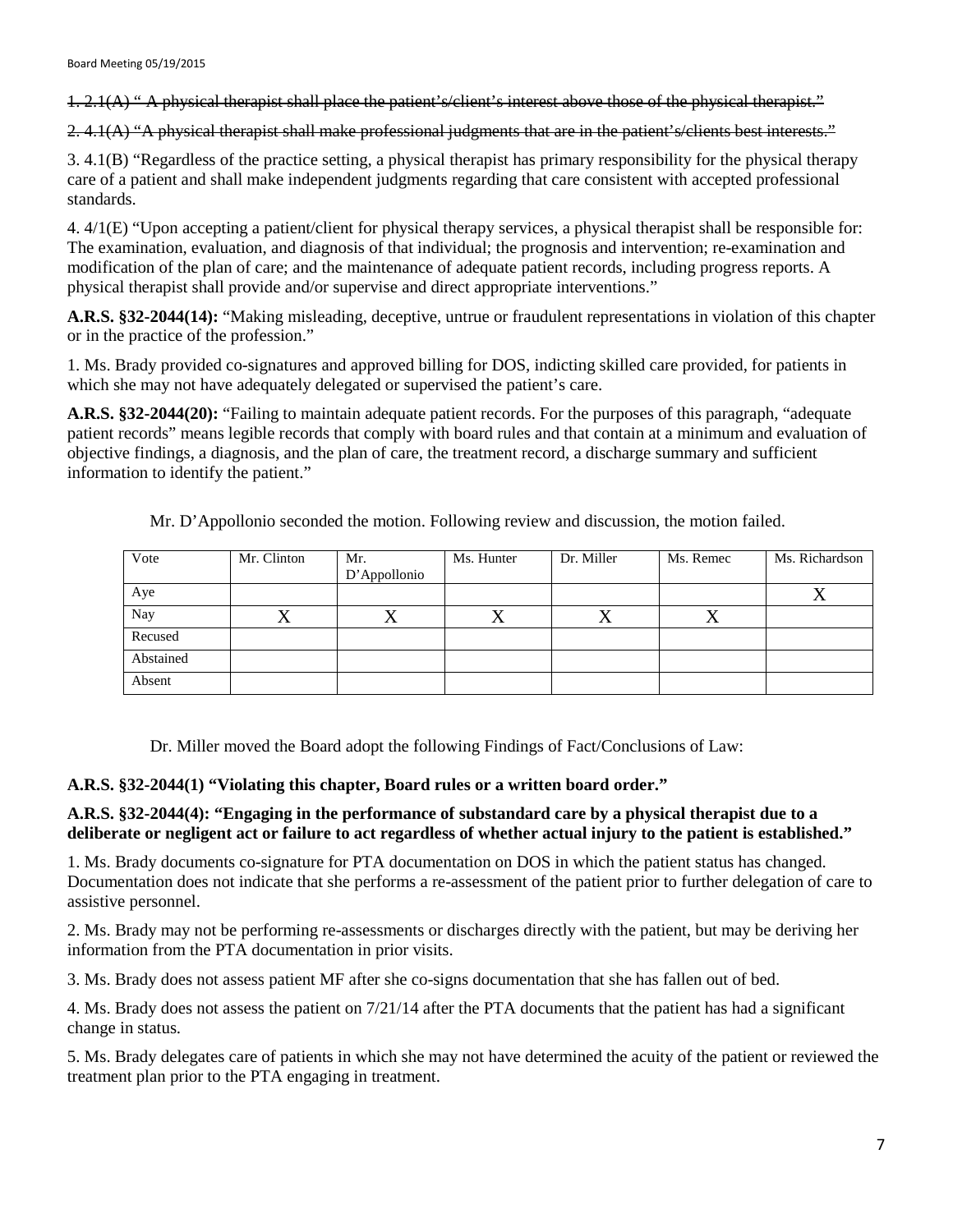6. Ms. Brady, as Rehab director, may have enabled the PTA to engage in provision of physical therapy services that exceeded their authority to perform.

7. Ms. Brady may have delegated entire DOS of care to physical therapy aides without determining the acuity of the patient or reviewed the treatment plan prior to the aide engaging in treatment.

8. It may appear that the assistive personnel performed all of the treatment of the reviewed records, with minimal if any communication with the supervising physical therapist.

9. Ms. Brady delegated care of the three patient records reviewed to assistive personnel without adequate POC or direction for treatment. The assistive personnel are dependent on the evaluation goals to determine treatment interventions, even when treatment was not documented as being performed at the initial evaluation.

### **A.R.S. §32-2044(6):** "**Failing to supervise assistive personnel, physical therapy students or interim permit holders in accordance with this chapter and rules adopted pursuant to this chapter."**

1. Ms. Brady, as Rehab Director, may have delegated treatment of patients in the facility in which she did not know the acuity of the patient on each date of service.

2. Ms. Brady may not have any communication with the assistive personnel in which she delegated care. Ms. Marr reports that she was available if any assistive personnel had any questions.

3. Ms. Brady, as Rehab Director, engaged in enforcement of policies in which the PTA's would document who their supervising physical therapist was based upon who was present in the building.

# **A.R.S. §32-2044(12) "Failing to adhere to the recognized standards of ethics of the physical therapy profession."**

1. 2.1(A) " A physical therapist shall place the patient's/client's interest above those of the physical therapist."

2. 4.1(A) "A physical therapist shall make professional judgments that are in the patient's/clients best interests."

3. 4.1(B) "Regardless of the practice setting, a physical therapist has primary responsibility for the physical therapy care of a patient and shall make independent judgments regarding that care consistent with accepted professional standards.

4. 4/1(E) "Upon accepting a patient/client for physical therapy services, a physical therapist shall be responsible for: The examination, evaluation, and diagnosis of that individual; the prognosis and intervention; re-examination and modification of the plan of care; and the maintenance of adequate patient records, including progress reports. A physical therapist shall provide and/or supervise and direct appropriate interventions."

**A.R.S. §32-2044(14):** "Making misleading, deceptive, untrue or fraudulent representations in violation of this chapter or in the practice of the profession."

1. Ms. Brady provided co-signatures and approved billing for DOS, indicting skilled care provided, for patients in which she may not have adequately delegated or supervised the patient's care.

**A.R.S. §32-2044(20):** "Failing to maintain adequate patient records. For the purposes of this paragraph, "adequate patient records" means legible records that comply with board rules and that contain at a minimum and evaluation of objective findings, a diagnosis, and the plan of care, the treatment record, a discharge summary and sufficient information to identify the patient."

Ms. Hunter seconded the motion. Following review and discussion the motion passed.

| Vote      | Mr. Clinton | Mr.          | Ms. Hunter | Dr. Miller | Ms. Remec | Ms. Richardson |
|-----------|-------------|--------------|------------|------------|-----------|----------------|
|           |             | D'Appollonio |            |            |           |                |
| Aye       |             | ∡∢           |            |            |           |                |
| Nay       |             |              |            |            | ∡         |                |
| Recused   |             |              |            |            |           |                |
| Abstained |             |              |            |            |           |                |
| Absent    |             |              |            |            |           |                |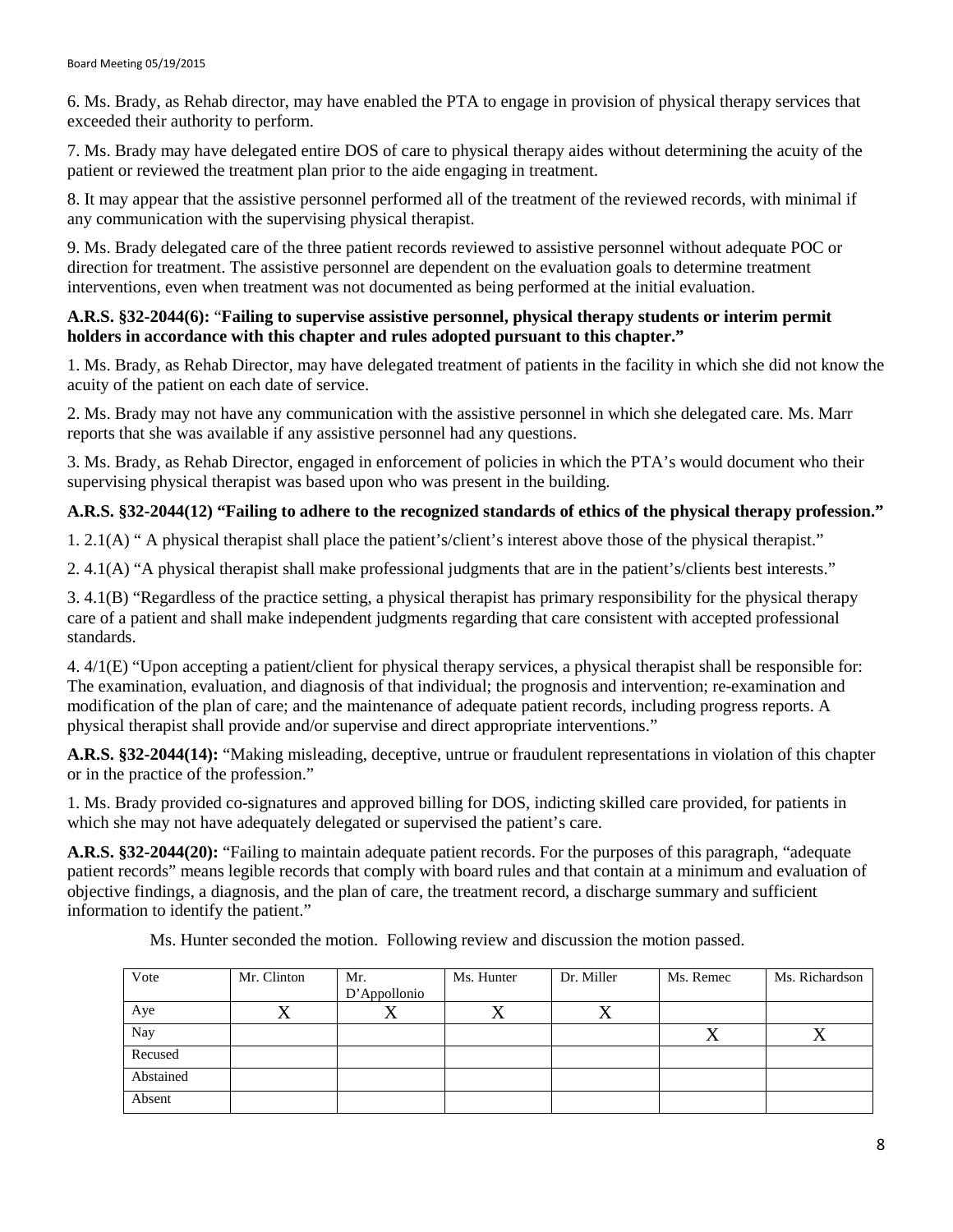### iv) Complaint #14-53; Nicole Marr, PT

Ms. Marr was present and not represented by legal counsel. Ms. Donahue provided a summary of the complaint. Ms. Marr made an opening statement, noting that she had also taken a course on documentation in December 2014. The Board asked questions of Ms. Marr. Ms. Hunter moved the Board issue a consent agreement to offer of probation for six months to include a minimum on one audit which will include three randomly selected patient files, and a requirement within the six months to complete a presentation to a minimum of ten PTA students and/or practicing certified PTAs. If Ms. Marr does not accept the consent agreement, the case will go to an informal hearing. Ms. Richardson seconded the motion. Following review and discussion the motion failed.

| Vote      | Mr. Clinton | Mr.          | Ms. Hunter | Dr. Miller | Ms. Remec | Ms. Richardson |
|-----------|-------------|--------------|------------|------------|-----------|----------------|
|           |             | D'Appollonio |            |            |           |                |
| Aye       |             |              |            |            | $\lambda$ |                |
| Nay       |             | Δ            |            | △          |           |                |
| Recused   |             |              |            |            |           |                |
| Abstained |             |              |            |            |           |                |
| Absent    |             |              |            |            |           |                |

Mr. D'Appollonio moved the Board issue a consent agreement that Ms. Marr will have 21 days to accept or the case will go to an informal hearing. The consent agreement will include probation for six months with eligibility for early termination, six months of monthly monitoring to include the review of a minimum of five charts per month, which must include daily schedules, evaluations, reevaluations, and discharge summaries, and a requirement within the six months to complete a presentation to a minimum of ten PTA students and/or practicing certified PTAs. Dr. Miller seconded the motion. Following review and discussion the motion passed unanimously.

| Vote      | Mr. Clinton | Mr.          | Ms. Hunter | Dr. Miller | Ms. Remec | Ms. Richardson |
|-----------|-------------|--------------|------------|------------|-----------|----------------|
|           |             | D'Appollonio |            |            |           |                |
| Aye       |             | ↗            |            |            |           |                |
| Nay       |             |              |            |            |           |                |
| Recused   |             |              |            |            |           |                |
| Abstained |             |              |            |            |           |                |
| Absent    |             |              |            |            |           |                |

Ms. Richardson moved the Board accept the following as Findings of Fact/Conclusions of Law:

### **A.R.S. §32-2044(1) "Violating this chapter, Board rules or a written board order."**

### **A.R.S. §32-2044(5): "Engaging in the performance of substandard care by a physical therapist assistant, including exceeding the authority to perform tasks selected and delegated by the supervising licensee regardless of whether actual injury to the patient is established."**

1. Ms. Marr's responses may indicate that Ms. Marr utilizes her supervising physical therapist as a resource and informs the physical therapist of information that she deems is pertinent or when she feels she needs additional guidance or information regarding the treatment of her patients. This indicates that she may not receiving daily delegation by a physical therapist.

2. Ms. Marr confirms that she utilizes the CPT codes and goals as her basis for making intervention decisions. This may indicate that she is not receiving daily delegation by a physical therapist.

3. Ms. Marr confirms that she prints off her daily patient schedule, but most often does not communicate with a physical therapist prior to engaging in treatment. This may indicate that she is not receiving daily delegation by a physical therapist.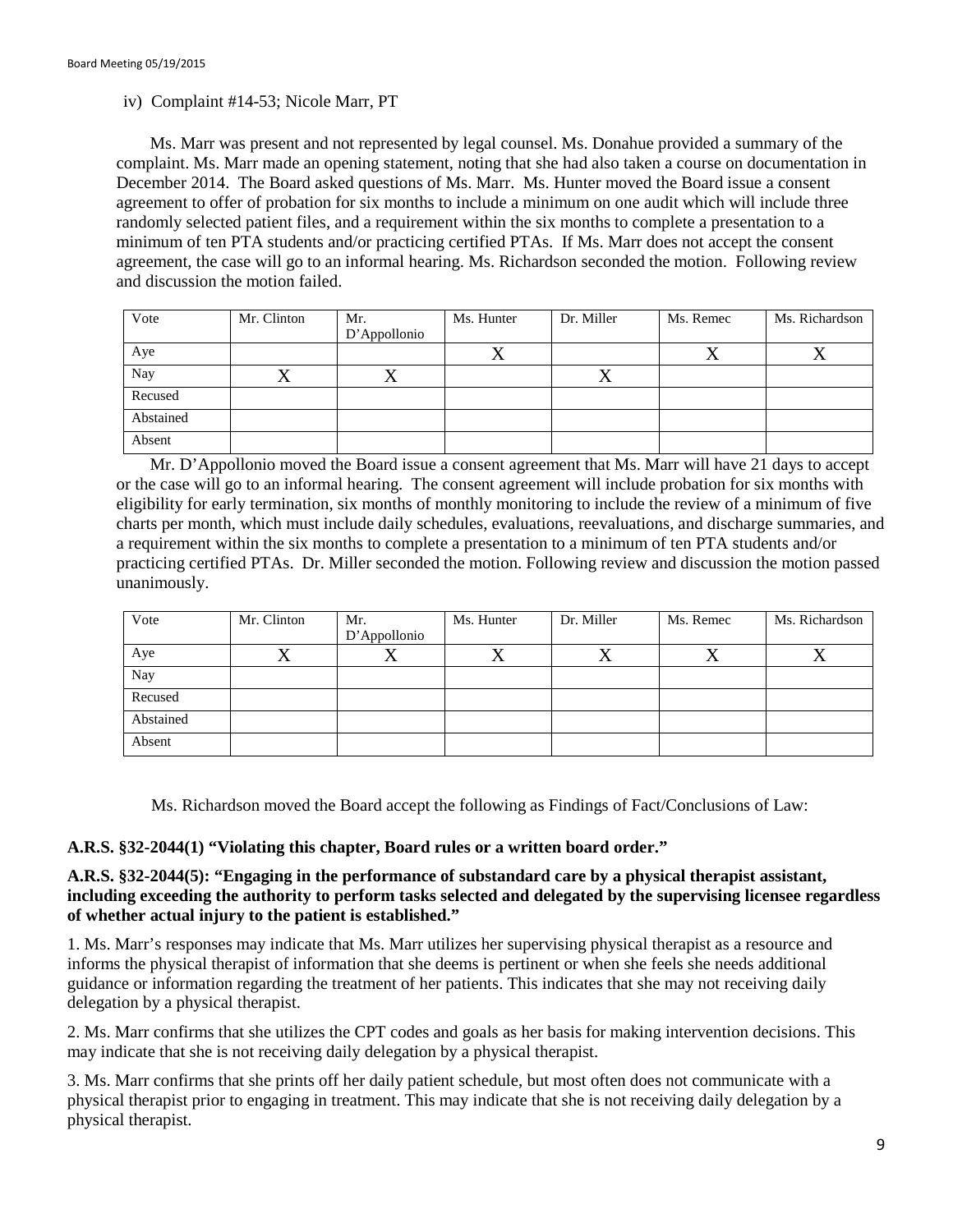4. Ms. Mar confirms that she independently determines the specific treatment interventions for the patient's that she provides physical therapy services. This may indicate that she is exceeding the authority to perform tasks selected and delegated by the supervising licensee. This may indicate that she is not receiving daily delegation by a physical therapist.

5. Ms. Marr confirms that she identifies her supervising physical therapist by whoever is present in the facility on that DOS in order to obtain a co-signature. This may indicate that she is not receiving daily delegation by a physical therapist.

6. Ms. Marr failed to notify her supervising physical therapist of a fall sustained by MF prior to 6/24/14 and proceeded to engage in the provision of therapy services.

7. Ms. Marr failed to notify her supervising physical therapist on 7/21/14 of significant changes in status to patient MF and continued to engage in provision of therapy services.

8. Ms. Marr does not notify her supervising physical therapist that patient MF is not making any progress toward goals, is resistant to receiving services, and resistant to any weight bearing activities. The supervising physical therapist does not perform a re-evaluation or modify the POC. Indicating that neither individual may be engaging in communication with each other.

**A.R.S. §32-2044(20):** "Failing to maintain adequate patient records. For the purposes of this paragraph, "adequate patient records" means legible records that comply with board rules and that contain at a minimum and evaluation of objective findings, a diagnosis, and the plan of care, the treatment record, a discharge summary and sufficient information to identify the patient."

1. As outlined in the individual patient records review.

| Vote      | Mr. Clinton | Mr.          | Ms. Hunter | Dr. Miller | Ms. Remec | Ms. Richardson |
|-----------|-------------|--------------|------------|------------|-----------|----------------|
|           |             | D'Appollonio |            |            |           |                |
| Aye       | △           | $\lambda$    |            | $\Lambda$  | ∡         | 77             |
| Nay       |             |              |            |            |           |                |
| Recused   |             |              |            |            |           |                |
| Abstained |             |              |            |            |           |                |
| Absent    |             |              |            |            |           |                |

Dr. Miller seconded the motion. Following review and discussion the motion passed unanimously.

### ii) Complaint #14-49; Anthony Granger, PT

Mr. Granger was present and was represented by Charles Bassett. Ms. Donahue provided a summary of the complaint. Mr. Bassett made an opening statement. Mr. D'Appollonio moved the Board issue an advisory letter to better communicate with parents of the children he is treating in the in-home or childcare settings. Dr. Miller seconded the motion. Following review and discussion the motion failed.

| Vote      | Mr. Clinton | Mr.          | Ms. Hunter | Dr. Miller | Ms. Remec | Ms. Richardson |
|-----------|-------------|--------------|------------|------------|-----------|----------------|
|           |             | D'Appollonio |            |            |           |                |
| Aye       |             | Δ            |            |            |           |                |
| Nay       | ∡           |              | $\lambda$  |            | △         |                |
| Recused   |             |              |            |            |           |                |
| Abstained |             |              |            |            |           |                |
| Absent    |             |              |            |            |           |                |

Ms. Remec stated she would like to have Ms. Sanchez, Ms. Rodriguez, and Ms. Hubbert interviewed. Ms. Richardson moved the Board request additional investigative findings as discussed and have it returned to the Board. Mr. Clinton seconded the motion. Following review and discussion the motion passed unanimously.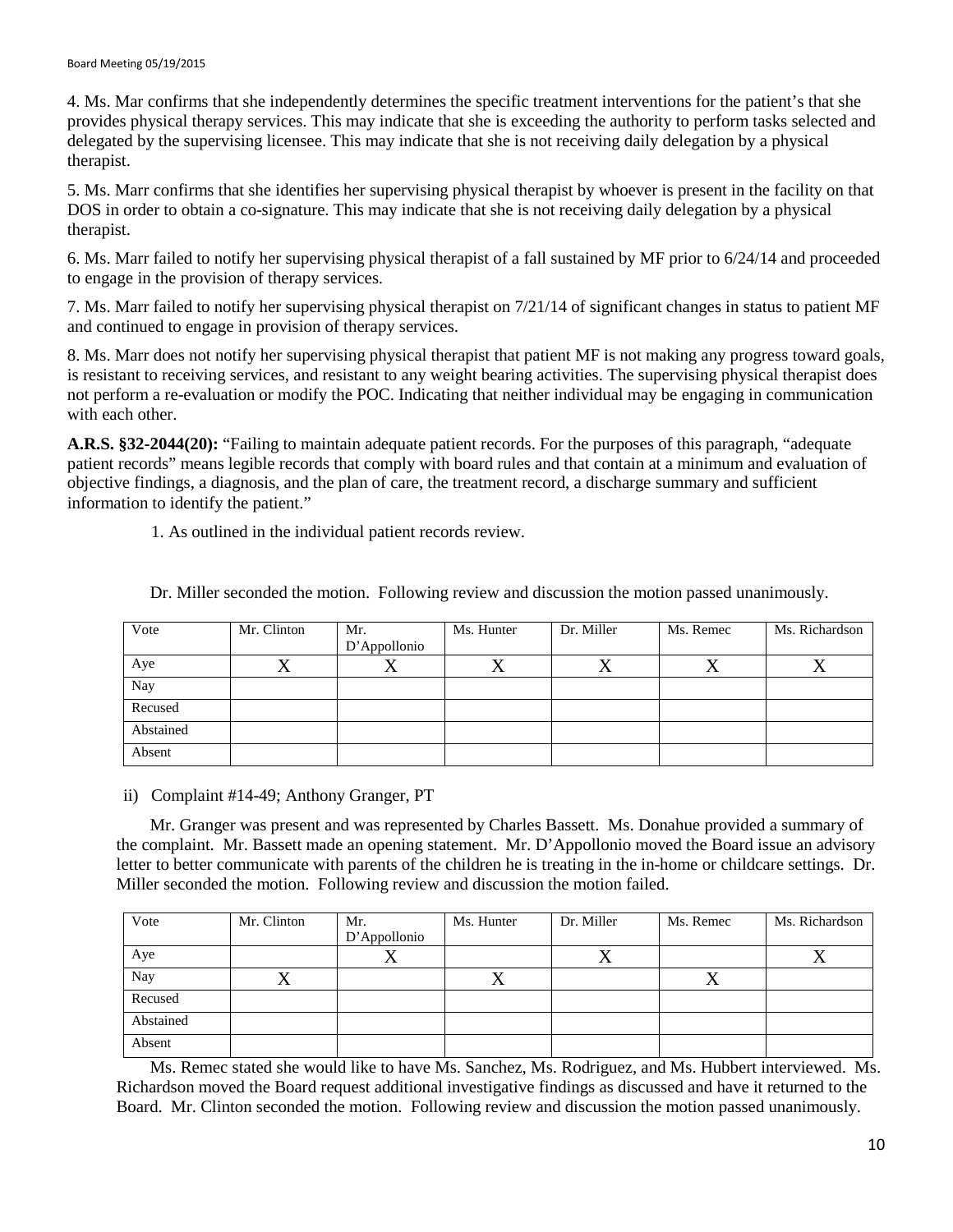| Vote      | Mr. Clinton | Mr.          | Ms. Hunter | Dr. Miller | Ms. Remec | Ms. Richardson |
|-----------|-------------|--------------|------------|------------|-----------|----------------|
|           |             | D'Appollonio |            |            |           |                |
| Aye       | ∡           |              |            | ∡          |           |                |
| Nay       |             |              |            |            |           |                |
| Recused   |             |              |            |            |           |                |
| Abstained |             |              |            |            |           |                |
| Absent    |             |              |            |            |           |                |

- c) Review, Discussion, and Possible Action on Consideration of Complaint
	- i) Keith Shaull, PT

Ms. Donahue provided a summary of the allegations. Ms. Richardson moved the Board take no action. Dr. Miller seconded the motion. Following review and discussion the motion passed unanimously.

| Vote      | Mr. Clinton | Mr.          | Ms. Hunter | Dr. Miller | Ms. Remec | Ms. Richardson |
|-----------|-------------|--------------|------------|------------|-----------|----------------|
|           |             | D'Appollonio |            |            |           |                |
| Aye       |             | △            |            | △          | △         |                |
| Nay       |             |              |            |            |           |                |
| Recused   |             |              |            |            |           |                |
| Abstained |             |              |            |            |           |                |
| Absent    |             |              |            |            |           |                |

### **5) COMPLAINTS, HEARINGS, INVESTIGATIONS and COMPLIANCE**

a) Formal Hearing

i) Case No. 12-65; Timothy Whalen, PT

Mr. Whalen was not present and was not represented by legal counsel. Ms. Richardson called the formal hearing to order. Board members and staff introduced themselves. All Board members had been furnished with copies of the Complaint and Notice of Hearing. There was no respondent's answer. Karen Donahue was sworn in. Ms. Baskin reviewed process by which the respondent was served with the Notice of Hearing. Mr. Brown confirmed that Ms. Baskin's statements were correct. Ms. Richardson provided a review of the proceedings and possible outcomes. Ms. Baskin made an opening statement. Ms. Baskin requested the Board take judicial notice under Rule 201 Arizona Rules of Evidence regarding some facts in this case. The flying time from Phoenix, AZ, to Beijing, China, is approx 13.5 hours and the distance is approx 6,512 miles. As far as the time zone for phone calls and contact, there is a time difference and China is 15 hours ahead of Phoenix, AZ. State's Exhibits 1 through 7 were provided to the Board members by Ms. Baskin. Ms. Donahue provided testimony. Ms. Baskin made a closing statement. The Board discussed the case.

Following review and discussion Ms. Richardson moved the Board accept Parties 1 and 2, and Allegations 1 through 14 as Findings of Fact.

#### **PARTIES**

1. The Arizona State Board of Physical Therapy is the duly constituted authority for licensing and regulating the practice of physical therapy in the State of Arizona.

2. Timothy Whalen, PT, holds License No. 7852, to practice physical therapy in the State of Arizona. On September 1, 2014, Respondent's license was placed on administrative suspension for failure to renew.

#### **FINDINGS OF FACT**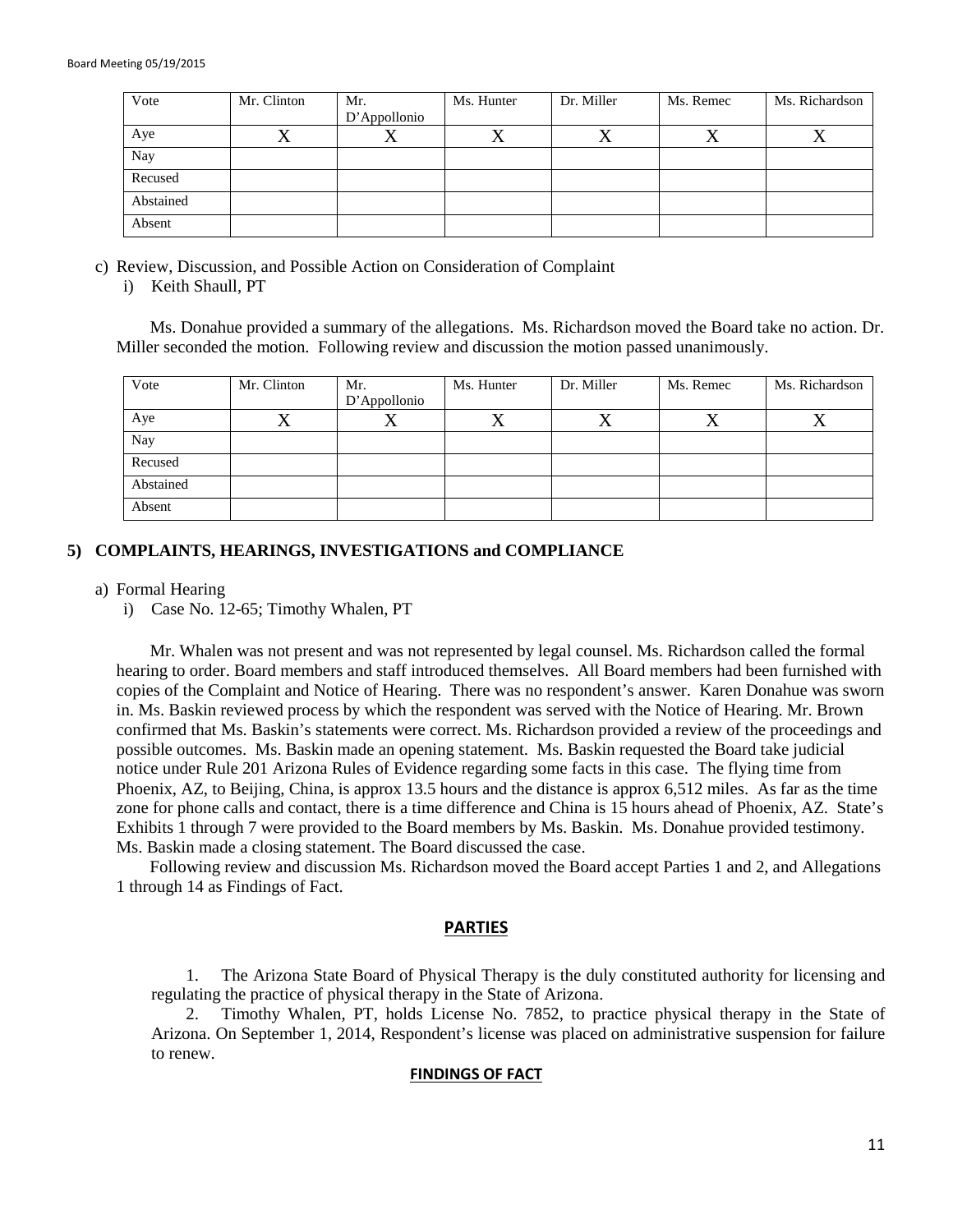1. In August of 2012, Respondent was employed as a physical therapist for the Physical Therapy Clinic at Southeast Arizona Medical Center, in Douglas, Arizona. According to Respondent, he was on contract with the physical therapy clinic and had been employed for approximately 8 months. Respondent left on a two-week vacation to China, commencing on August 17, 2012. Prior to his departure, Respondent hired a physical therapist assistant ("PTA") and a physical therapist ("PT") to cover his absence. Respondent's office staff coordinated the hiring of the PTA and the PT. According to Respondent's recorded interview on September 13, 2015, he was the supervising physical therapist for the PTA while he was in China. Respondent did not speak with the PTA at any time because he felt that it was adequate to leave instructions with his office staff and the PTA was required to follow those instructions without any deviation.

2. On or about September 11, 2012, Respondent filed a complaint with the Board against the PTA, alleging that while he was on a two-week vacation in China she failed to follow his "oversight" instructions for patient care, specifically in the care of Patient JO. Respondent stated in his complaint that, "My instructions to my staff and office manager was that no treatment protocols nor any plans of care be altered or modified in my absence." Respondent stated he was on vacation for two weeks and asserted that he was the supervising physical therapist for the PTA. Respondent further stated that the PTA disregarded his "admonishments" in the care of Patient JO and "she stretched and compressed the fragile joint into extension causing significant hemorrhage and subsequent pain." Respondent stated, "In summary I am stating the following, that no PTA has the authority to override direct instructions from the Director of Rehab and certainly no latitude to introduce treatment techniques that cause harm to a client. It is in violation of the rules and regulations that limit there [sic] role in the clinic setting, these regulations are there to prevent such incidents from occurring and these were completely ignored by this individual."

3. The investigation revealed that the PTA was contacted by the office manager of Southeast Arizona Medical Center, in Douglas, Arizona, to provide coverage as a physical therapy assistant from August  $20<sup>th</sup>$  through August 31, 2012, while Respondent was on vacation in China. The PTA agreed to provide coverage during that two week period. Respondent did not contact the PTA in any manner at any time either prior to his vacation, during his vacation, or upon his return from vacation. The PTA did not know who was assigned as her supervising physical therapist while she was providing patient care at the clinic. She was told by the office manager that a physical therapist named "Max" was coming in from Safford. The PTA did not know Max's last name and did not meet Max until the last day that she worked. The PTA advised Board staff that Max was not her supervisor and he did not direct her patient care because he "did not know the patients either." The PTA, with the exception of the morning of August 31, 2012, did not have any communication or interaction with a physical therapist during the entire two weeks that she worked at the clinic.

4. On or about August 20, 2012, the PTA reported for duty however, learned that Respondent did not leave any written instructions or communication regarding patient care and physical therapy supervision. Respondent did not document any current interventions or treatment. Upon learning that Respondent had not left any information regarding patient care, the PTA asked the office manager to print off available documentation from the computerized charting system to use as a guide for providing treatment. Respondent failed to document in Patient JO's medical record any treatment he provided prior to August 20, 2012, with the exception of the initial evaluation dated July 12, 2012, and a physical therapy note dated August 14, 2012. Respondent documented the plan of care in the initial evaluation as follows, "Physical Therapy recommended 3 times a week for 4 weeks. Interventions include exercises for range of motion, and strength, gait training, manual therapy and massage. Modalities include hot or cold pack." In the August 14, 2012, note Respondent documented the plan of care as, "Plan developed with patient."

5. The PTA treated Patient JO, an AHCCS patient, during Respondent's absence and made four handwritten entries in Patient JO's medical record for the following dates: August 20, 22, 27, and 29, 2012. Respondent failed, on each date of service, to delegate Patient JO's care and to determine based on Patient JO's acuity and treatment plan whether it was appropriate to delegate to the PTA to perform selected treatment interventions. Respondent failed, on each date of service, to provide and document all of the therapeutic interventions that required the expertise of a physical therapist and determine the use of a PTA to ensure that delivery of care to Patient JO was safe, effective, and efficient.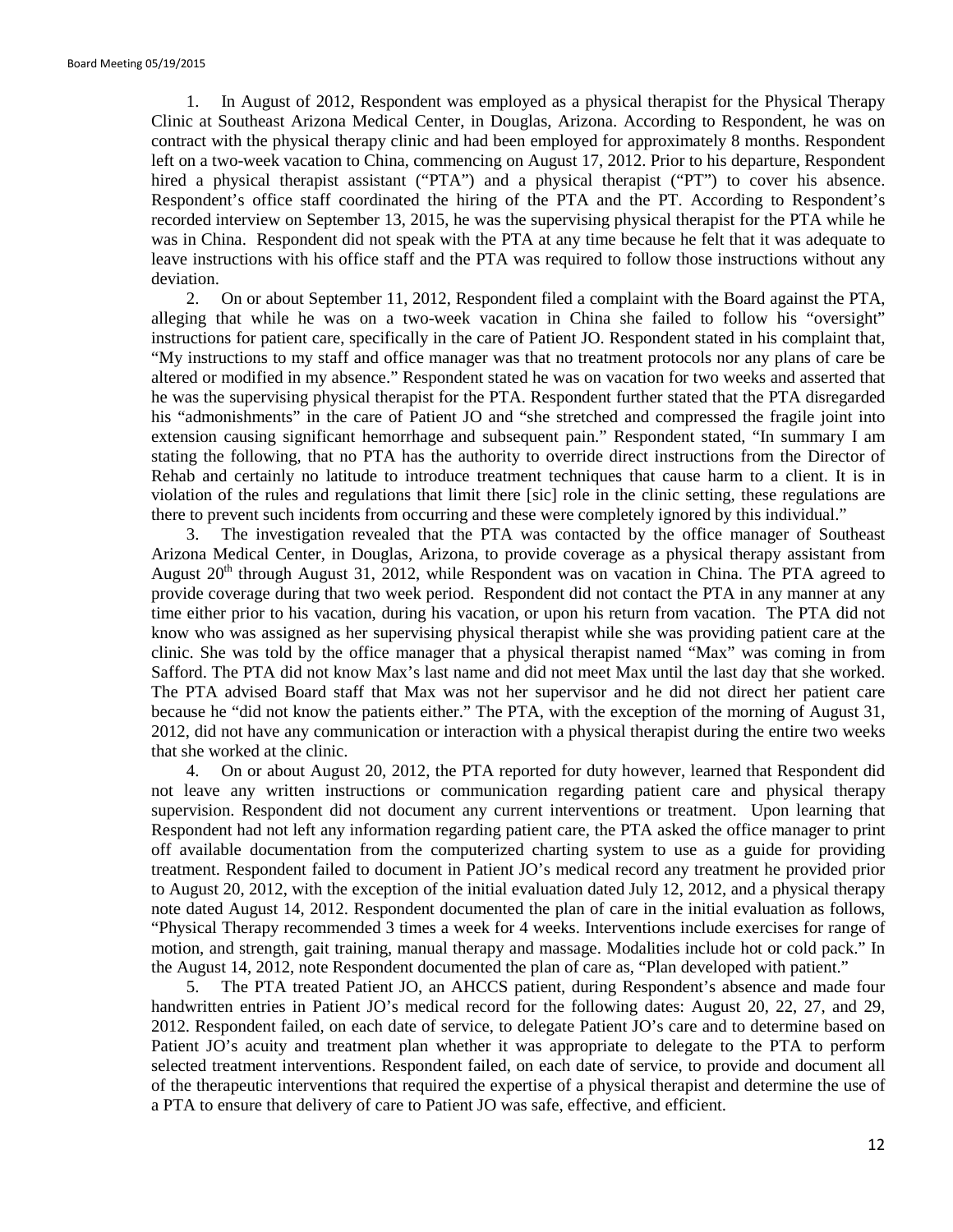6. Upon his return from China, Respondent treated Patient JO. On Sunday, September 2, 2012, at 13:00, Respondent documented in Patient JO's Physical Therapy Progress Note, in part: "What I see today angers me, he has hemorrhage in the popliteal space extending laterally in the prox 1/3 peroneal region. The client reports that during my absence the PTA compressed his knee into extension, applying heat during the process, nevertheless inducing significant and debilitating pain. Client also reports onset of fever and malaise for 2 days with loss of weight bearing capacity and markedly increased pain with loss of weight bearing capacity and markedly increased pain." Respondent further documented, "I am at a loss as to why she [the PTA] persisted in this change of protocol even after repeated warnings from the staff that this was against my expressed wishes. . . . I am concerned about the blatant disregard of my instructions to staff as well as client voiced concerns, and will file a complaint with the state association, which will be the first time in my 40 years of practice that I have been concerned enough to do so. Prognosis for Goal Achievement is good. Plan developed with patient." Respondent failed to document a re-evaluation of Patient JO following a change in his status and failed to document an adequate plan of care. Respondent's documentation does not include specific information that would have enabled another physical therapist to assume the patient's care at any point in the course of therapeutic intervention. The medical record does not contain a corresponding bill for this date of service and documentation of Respondent's dated signature with his legal designation.

7. On September 17, 2012, Respondent documented a physical therapy note for Patient JO without corresponding billing. Respondent's note fails to contain adequate documentation regarding Patient JO's subjective report, response to the therapeutic intervention, current functional status, objective data from tests or measurements, if collected, and specific information that would have enabled another physical therapist to assume the patient's care at any point in the course of therapeutic intervention. The note lacks Respondent's dated signature with his legal designation.

8. During the course of the investigation, Patient JO's medical and billing records were subpoenaed and reviewed. Patient JO's medical and billing records contained the following deficiencies. Respondent failed to document in Patient JO's medical record on the following 13 dates of service that were billed for 4 units of therapeutic exercise: July 13, 2012, July 17, 2012, July 18, 2012, July 23, 2012, July 25, 2012, July 26, 2012, August 1, 2012, August 3, 2012, August 6, 2012, August 8, 2012, August 10, 2012, August 15, 2012, and August 17, 2012. On July 20, 2012, Respondent billed Patient JO for 8 units of therapeutic exercise but did not document what services were rendered to support the billing.

9. On July 12, 2012, Respondent documented his initial physical therapy evaluation of Patient JO. Respondent failed to adequately document the medical history, interpretation of the results of the examination, justification and clinical rationale for therapeutic intervention, support of the diagnosis, any advice or cautionary warnings that were provided to the patient, specific information that would have enabled another physical therapist to assume the patient's care at any point in the course of therapeutic intervention, and provide Respondent's dated signature with his legal designation.

10. On July 31, 2012, and August 14, 2012, Respondent documented identical notes in Patient JO's medical record under the section titled, "Physical Therapy Assessment" as follows, "Physical Therapy assessment. He reports that his epidemiologist feels he has ongoing infection, most likely in the hardware. He is to return to his surgeon in 2 weeks, will continue on his antibiotic protocol." Respondent failed to document Patient JO's subjective report, therapeutic intervention provided or appropriately supervised, and patient's response to the therapeutic intervention. On these dates, Respondent failed to provide a dated signature with legal designation. Respondent did not provide corresponding billing documentation for these dates.

 On August 14, 2012, Respondent documented a second Physical Therapy Progress Note for Patient JO as follows: "Client PWB but I reduced his load because he began to develop some significant pain at the proximal lateral tibia. He is now back to approx. 50-60 lbs compression. The coloration and swelling are much improved, he is drinking some type of chlorophyll mixture that his local homeopathic physician gave him. I will continue in the same manner with his treatment, low high rep to achieve increased ROM and strengthening within a load level that does not induce pain. Prognosis for Goal Achievement is good. Plan developed with patient." The note omits documentation of Patient JO's subjective report, therapeutic intervention provided or appropriately supervised, patient's response to the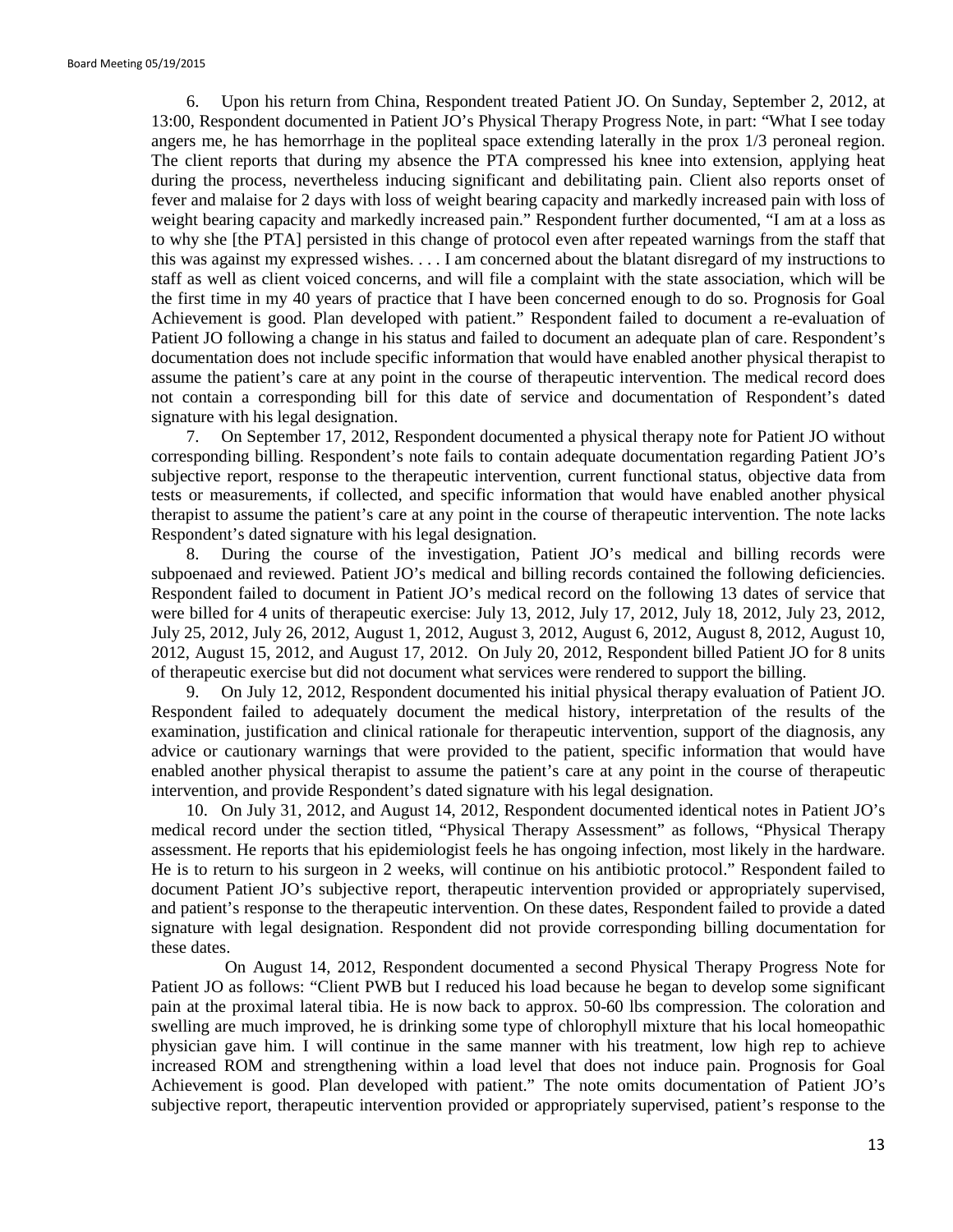therapeutic intervention, current functional status, objective data from tests or measures, rational for continuing therapeutic intervention, adequate plan of care, and specific information that would have enabled another physical therapist to assume the patient's care at any point in the course of therapeutic intervention.

11. During the course of the investigation, on or about September 13, 2012, Respondent contacted Board staff regarding the complaint that he had filed against the PTA. During this conversation Respondent confirmed that he was on a two-week vacation to China, from August 18, 2012, and returning on September 2, 2012. Prior to his departure, he had arranged for the hire of the PTA and a PT to cover the practice during his absence. Respondent stated that the PTA and the PT did not know each other. Respondent confirmed that he was the supervising physical therapist for the PTA and that the temporary PT was not her supervising physical therapist. Respondent stated that he never spoke to the PTA prior to his departure because he did not need to. According to Respondent, it was sufficient that he gave his office staff specific instructions to relay to the PTA. Respondent told his office staff before he left that the PTA was to follow his protocols on all patients and that the PTA was not to change anything in his plan of care. Respondent told Board staff that it was unnecessary for him to communicate with the PTA because it was sufficient that he gave the instructions to his office staff and the PTA should have followed them without any deviation. Respondent stated that he has used this same procedure during his 35–year career as a physical therapist and has never had any problems as he encountered in this instant. Respondent also stated that when he returned from China he noted that Patient JO suffered a hemorrhage, increased pain, and a setback in his progress.

12. On or about September 20, 2012, Respondent contacted Board staff regarding the investigation. During this conversation Respondent discussed Patient JO's medical records with Board staff. Respondent stated that he does not write daily notes for each date of service a patient is treated but that he does write weekly progress updates on each patient. Respondent stated that he sets up a plan of care for each patient and that if he changes the plan of care he will document that in his weekly progress note. Respondent stated that he keeps track of the daily therapeutic exercises or what was performed on a daily basis by the billing codes. Respondent also explained that he does not write daily notes for each date of service for an AHCCCS patient because "the facility loses money on every case" (quotes added).

13. On or about November 27, 2012, after reviewing the complaint against the PTA the Board voted to open a complaint against Respondent's license.

14. On or about December 13, 2012, Respondent submitted a written response to the Board's complaint. Respondent stated that all clients were "thoroughly evaluated and the plan of care is established," and that "all assistive personnel are directly supervised by me, all patients are treated by me during each attendance." Respondent stated "that no fee is ever charged inappropriately, I fully understand the need for honest in billing, having billed thousands of clients over 4 decades." Regarding the allegations of inadequate record keeping, Respondent wrote that, "all records kept on these individuals is [sic] complete, can easily be followed and proper care administered by any professional." Respondent also stated that, "My instructions to my staff and subsequently relayed to [the PTA] were very explicit and very firm 'no altering of protocol nor POC' on any patients that I had seen. I have never in my career allowed a PTA to alter these in any aspect, unless I had given written approval." Respondent further wrote, "These baseless accusations are an attempt to deflect attention from the true core issue. . . no PTA can override the express instructions of the supervising therapist, whether given in writing or verbally relayed by very competent staff members."

Dr. Miller seconded the motion. Following review and discussion the motion passed by roll call vote.

| Vote    | Mr. Clinton | Mr.<br>D'Appollonio | Ms. Hunter | Dr. Miller | Ms. Remec | Ms. Richardson |
|---------|-------------|---------------------|------------|------------|-----------|----------------|
| Aye     |             |                     |            | ◢▴         |           |                |
| Nay     |             |                     |            |            |           |                |
| Recused |             |                     |            |            |           |                |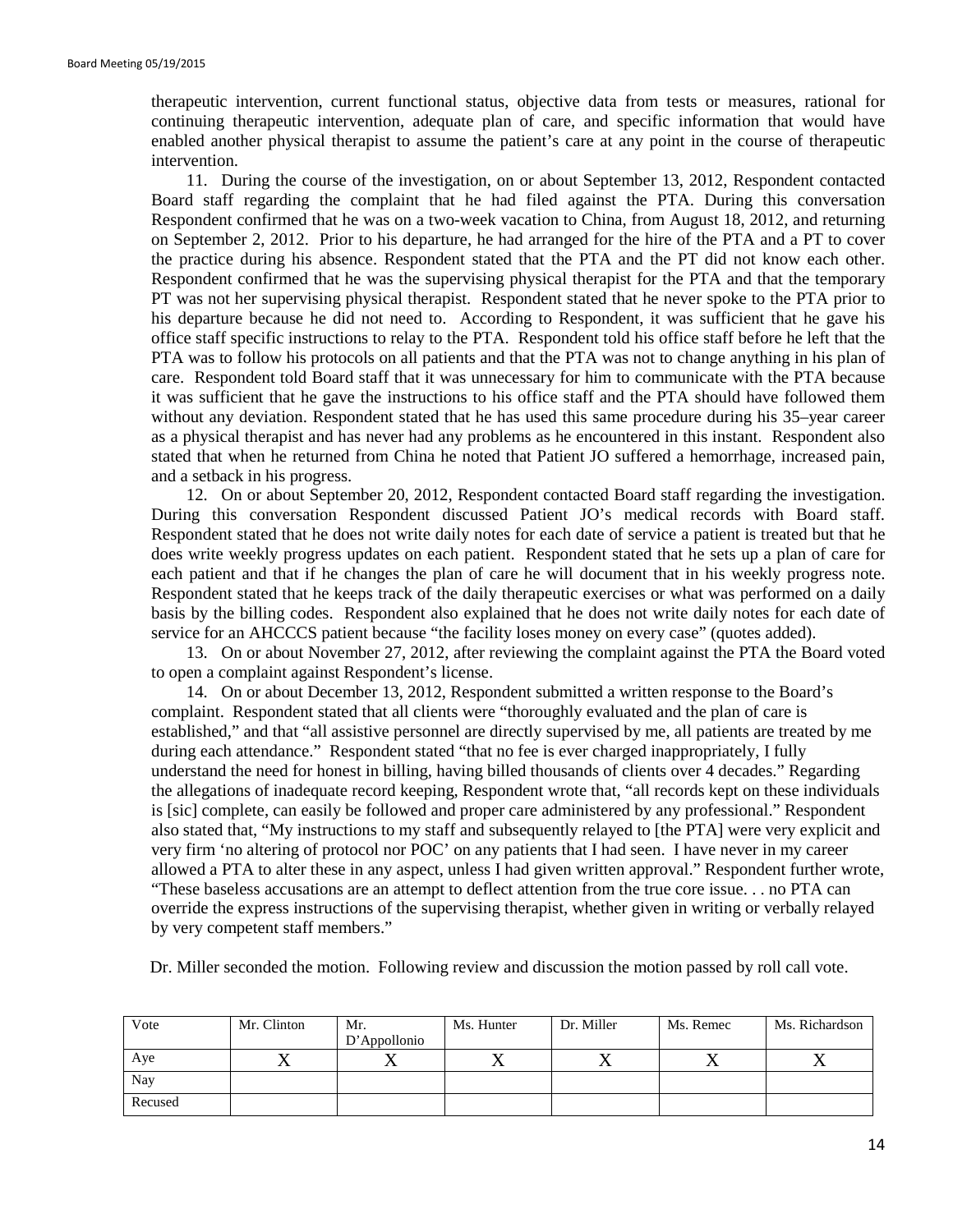| bstained |  |  |  |
|----------|--|--|--|
| Absent   |  |  |  |

Ms. Richardson moved the Board accept as Conclusions of Law, the allegations of unprofessional conduct which include violations of A.R.S. §32-2044(6), A.R.S. §32-2044(4), A.R.S. §32-2044(1), A.R.S. §32- 2044(12), A.R.S. §32-2044(13), and A.R.S. §32-2044(20) as outlined in the Allegations of Unprofessional Conduct. Ms. Hunter seconded the motion. Following review and discussion the motion passed by roll call vote.

| Vote      | Mr. Clinton | Mr.          | Ms. Hunter | Dr. Miller | Ms. Remec | Ms. Richardson |
|-----------|-------------|--------------|------------|------------|-----------|----------------|
|           |             | D'Appollonio |            |            |           |                |
| Aye       |             | △            |            |            | △         |                |
| Nay       |             |              |            |            |           |                |
| Recused   |             |              |            |            |           |                |
| Abstained |             |              |            |            |           |                |
| Absent    |             |              |            |            |           |                |

Ms. Richardson moved the Board revoke Mr. Whalen's license and impose a \$1,000 civil penalty to be paid within 60 days. Dr. Miller seconded the motion. Following review and discussion the motion passed by roll call vote.

| Vote      | Mr. Clinton | Mr.          | Ms. Hunter | Dr. Miller | Ms. Remec | Ms. Richardson |
|-----------|-------------|--------------|------------|------------|-----------|----------------|
|           |             | D'Appollonio |            |            |           |                |
| Aye       | ′ ⊾         | Δ            |            | △          | $\Lambda$ |                |
| Nay       |             |              |            |            |           |                |
| Recused   |             |              |            |            |           |                |
| Abstained |             |              |            |            |           |                |
| Absent    |             |              |            |            |           |                |

### **6) BOARD BUSINESS AND REPORTS**

- a) Executive Director's Report Discussion and Possible Action
	- i) Financial Report
	- ii) Board Staff Activities
	- iii) Legislation
	- iv) Rule Activity
	- v) FSBPT
	- vi) Update of Formal Hearing Discussion With The Office of The Attorney General

Mr. Brown reviewed the written report for the Board. No action was requested or taken on the Executive Director report.

b) Review, Discussion, and Possible Action on Draft Rules; Dry Needling Standards of Education, Training, and Standard of Care

Mr. Brown provided a summary of the public comment period, current status, and upcoming deadline for submission of the draft rules for dry needling. John Rhodes addressed the Board, requesting the data from the survey be available on the website. Mr. Brown stated that Board staff would be able to publish the data on the website. Sara Demeure, PT, addressed the Board regarding her experience with dry needling training, the number of hours required, and teacher training.

Ms. Richardson moved the Board adopt as final, the draft rules as they appear on the website. Mr. D'Appollonio seconded the motion. Following review and discussion the motion passed unanimously.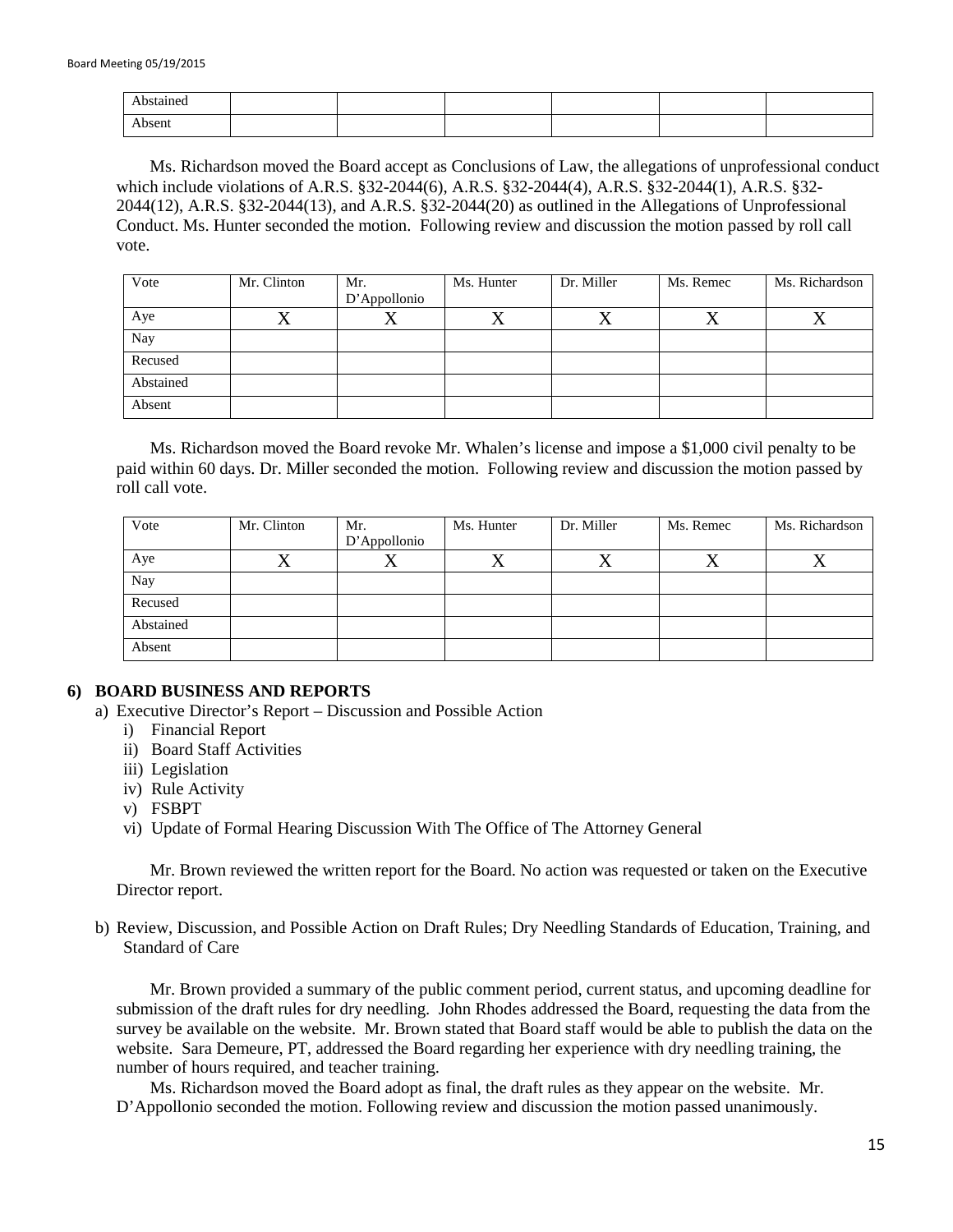RULES:

A.A.C. R4-24-313: PROFESSIONAL STANDARDS OF CARE AND TRAINING AND EDUCATION QUALIFICATIONS FOR DELIVERY OF DRY NEEDLING SKILLED INTERVENTION

A. EFFECTIVE JULY 1, 2015 AND IN ACCORDANCE WITH A.R.S. §32-2044(25), A PHYSICAL THERAPIST SHALL MEET THE QUALIFICATIONS ESTABLISHED IN PARAGRAPH (C) BEFORE PROVIDING THE SKILLED INTERVENTION "DRY NEEDLING", AS DEFINED IN A.R.S. §32-2001(4).

B. A PHYSICAL THERAPIST OFFERING TO PROVIDE OR PROVIDING "DRY NEEDLING" INTERVENTION SHALL PROVIDE DOCUMENTED PROOF OF COMPLIANCE WITH THE QUALIFICATIONS LISTED IN PARAGRAPH (C) TO THE BOARD WITHIN 30 DAYS OF COMPLETION OF THE COURSE CONTENT IN PARAGRAPH (C) OR WITHIN 30 DAYS OF INITIAL LICENSURE AS A PHYSICAL THERAPIST IN ARIZONA.

C. COURSE CONTENT THAT MEETS THE TRAINING AND EDUCATION QUALIFICATIONS FOR "DRY NEEDLING" SHALL CONTAIN ALL OF THE FOLLOWING:

1. THE COURSE CONTENT SHALL BE APPROVED BY ONE OR MORE OF THE FOLLOWING ENTITIES PRIOR TO THE COURSE(S) BEING COMPLETED BY THE PHYSICAL THERAPIST.

- a. COMMISSION ON ACCREDITATION IN PHYSICAL THERAPY EDUCATION,
- b. AMERICAN PHYSICAL THERAPY ASSOCIATION,
- c. STATE CHAPTERS OF THE AMERICAN PHYSICAL THERAPY ASSOCIATION,
- d. SPECIALTY GROUPS OF THE AMERICAN PHYSICAL THERAPY ASSOCIATION, OR
- e. THE FEDERATION OF STATE BOARDS OF PHYSICAL THERAPY.

2. THE COURSE CONTENT SHALL INCLUDE THE FOLLOWING COMPONENTS OF EDUCATION AND TRAINING:

a. STERILE NEEDLE PROCEDURES TO INCLUDE ONE OF THE FOLLOWING STANDARDS:

i. THE U.S. CENTERS FOR DISEASE CONTROL AND PREVENTION, OR ii. THE U.S. OCCUPATIONAL SAFETY AND HEALTH ADMINISTRATION

b. ANATOMICAL REVIEW,

c. BLOOD BORNE PATHOGENS

d. CONTRAINDICATIONS AND INDICATIONS FOR "DRY NEEDLING",

3. THE COURSE CONTENT REQUIRED IN PARAGRAPH (C) OF THIS SECTION SHALL INCLUDE, BUT IS NOT LIMITED TO, PASSING OF BOTH A WRITTEN EXAMINATION AND PRACTICAL EXAMINATION BEFORE COMPLETION OF THE COURSE CONTENT. PRACTICE APPLICATION COURSE CONTENT AND EXAMINATIONS SHALL BE DONE IN PERSON TO MEET THE QUALIFICATIONS OF PARAGRAPH C.

4. THE COURSE CONTENT REQUIRED IN PARAGRAPH (C) OF THIS SECTION SHALL TOTAL A MINIMUM OF 24 CONTACT HOURS OF EDUCATION.

D. THE STANDARD OF CARE FOR THE INTERVENTION "DRY NEEDLING" INCLUDES, BUT IS NOT LIMITED TO THE FOLLOWING: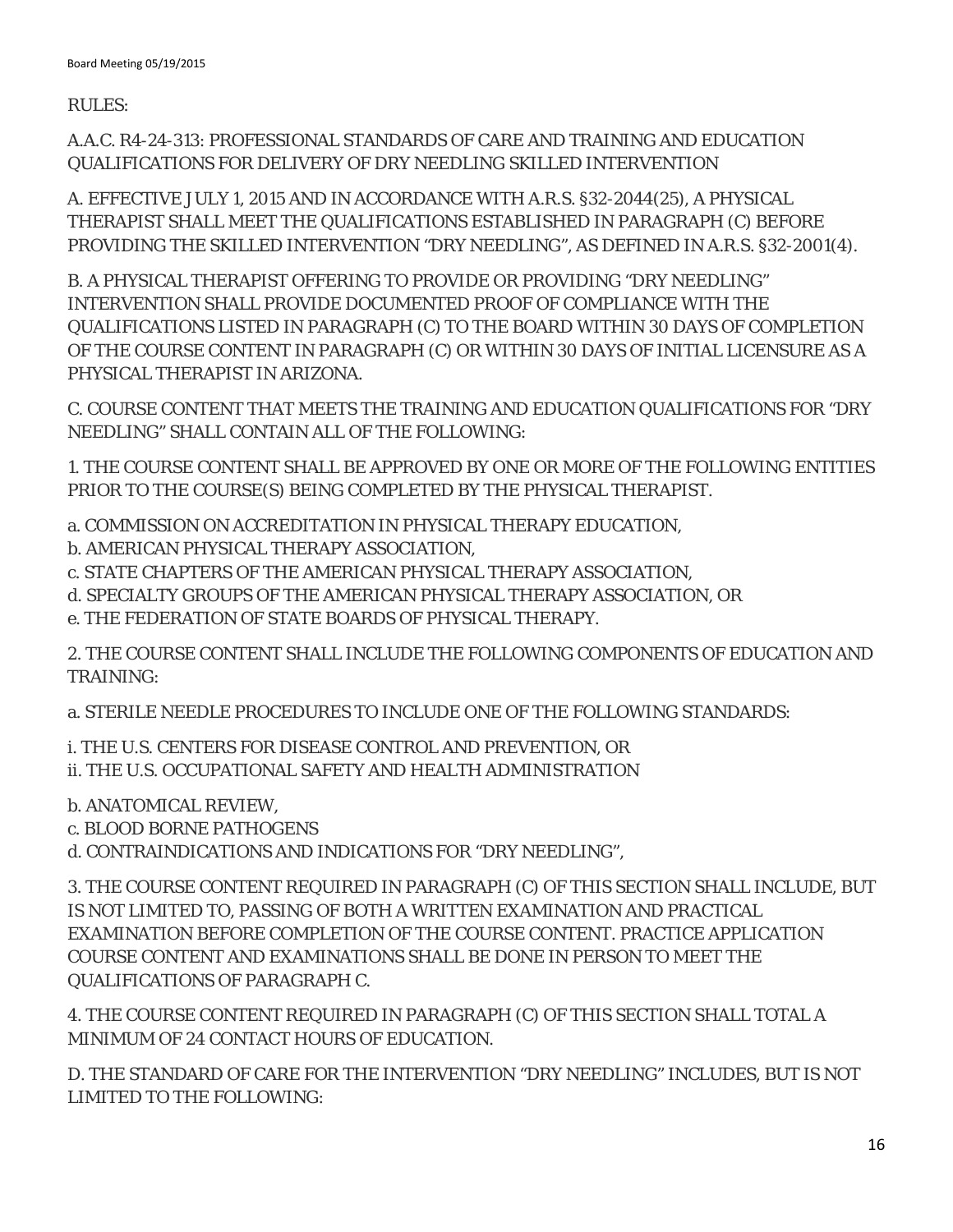# 1. "DRY NEEDLING" CANNOT BE DELEGATED TO ANY ASSISTIVE PERSONNEL.

# 2. CONSENT FOR TREATMENT FOR THE INTERVENTION "DRY NEEDLING" IS THE SAME AS REQUIRED UNDER A.A.C. R4-24-301.

3. DOCUMENTATION OF THE INTERVENTION "DRY NEEDLING" SHALL BE DONE IN ACCORDANCE WITH A.A.C. R4-24-304.

| Vote      | Mr. Clinton | Mr.          | Ms. Hunter | Dr. Miller | Ms. Remec | Ms. Richardson |
|-----------|-------------|--------------|------------|------------|-----------|----------------|
|           |             | D'Appollonio |            |            |           |                |
| Aye       | Δ           |              |            | ∡          | ∡         |                |
| Nay       |             |              |            |            |           |                |
| Recused   |             |              |            |            |           |                |
| Abstained |             |              |            |            |           |                |
| Absent    |             |              |            |            |           |                |

Ms. Richardson moved the Board insert the final rules of dry needling as R4-24-313. Dr. Miller seconded the motion. Following review and discussion the motion passed by unanimous vote.

| Vote      | Mr. Clinton | Mr.<br>D'Appollonio | Ms. Hunter | Dr. Miller | Ms. Remec | Ms. Richardson |
|-----------|-------------|---------------------|------------|------------|-----------|----------------|
| Aye       | △           | ∡                   |            | ∡          | 23        | ∡              |
| Nay       |             |                     |            |            |           |                |
| Recused   |             |                     |            |            |           |                |
| Abstained |             |                     |            |            |           |                |
| Absent    |             |                     |            |            |           |                |

### **7) CALL TO THE PUBLIC**

 Cynthia Driskell from the Arizona Physical Therapy Association addressed the Board regarding dry needling. Ms. Richardson moved to re-open Item 6.b. Dr. Miller seconded the motion. The motion passed by unanimous vote.

| Vote      | Mr. Clinton | Mr.          | Ms. Hunter | Dr. Miller | Ms. Remec | Ms. Richardson |
|-----------|-------------|--------------|------------|------------|-----------|----------------|
|           |             | D'Appollonio |            |            |           |                |
| Aye       |             | △            |            |            |           |                |
| Nay       |             |              |            |            |           |                |
| Recused   |             |              |            |            |           |                |
| Abstained |             |              |            |            |           |                |
| Absent    |             |              |            |            |           |                |

### **6) BOARD BUSINESS AND REPORTS**

b) Review, Discussion, and Possible Action on Draft Rules; Dry Needling Standards of Education, Training, and Standard of Care

Mr. Brown stated the information that will be included in the Frequently Asked Questions of the dry needling section on the Board website.

### **7) CALL TO THE PUBLIC**

No additional public figures came forward to address the Board.